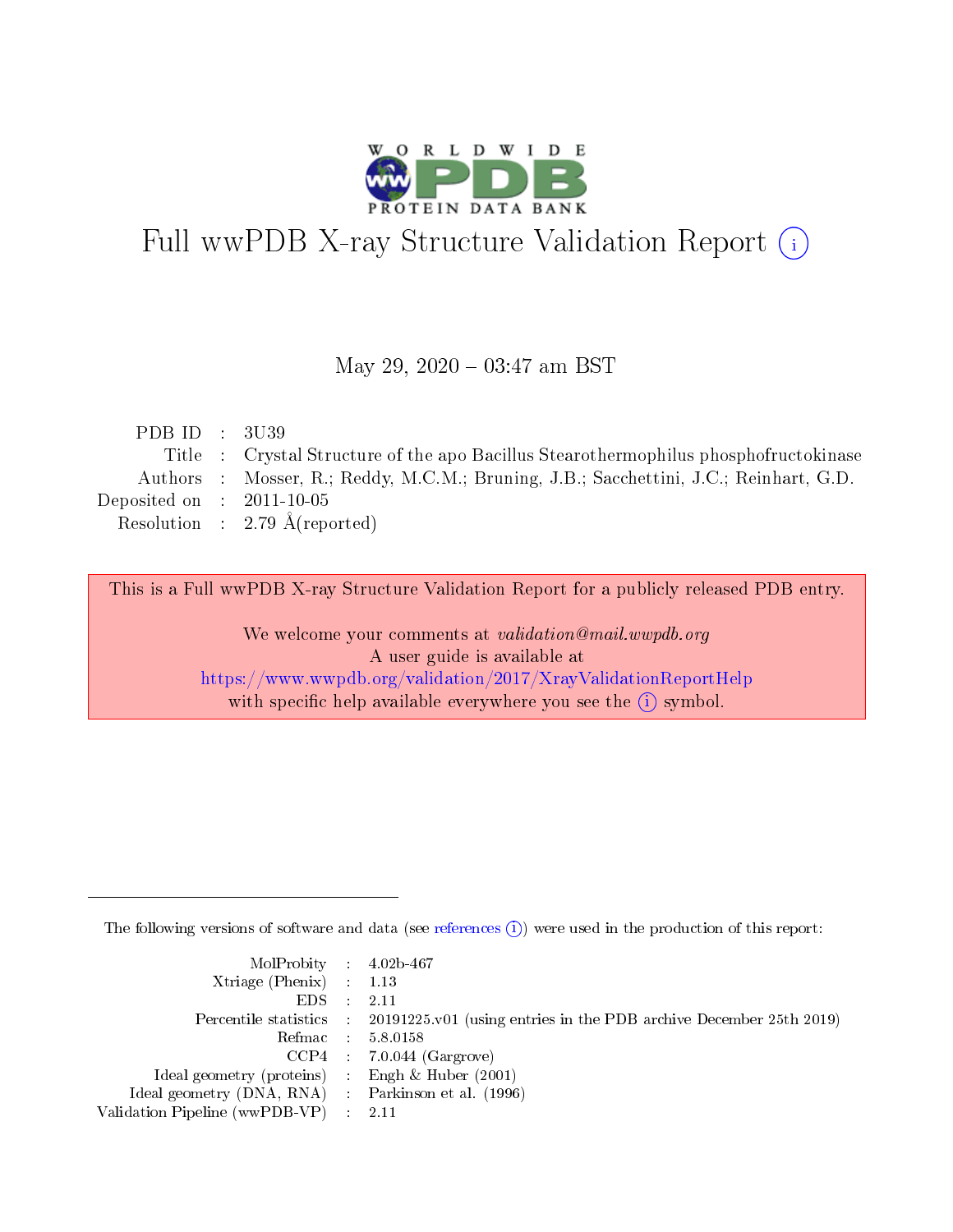# 1 [O](https://www.wwpdb.org/validation/2017/XrayValidationReportHelp#overall_quality)verall quality at a glance  $(i)$

The following experimental techniques were used to determine the structure: X-RAY DIFFRACTION

The reported resolution of this entry is 2.79 Å.

Percentile scores (ranging between 0-100) for global validation metrics of the entry are shown in the following graphic. The table shows the number of entries on which the scores are based.



| Metric                | Whole archive<br>$(\#\text{Entries})$ | Similar resolution<br>$(\#\text{Entries},\,\text{resolution}\,\,\text{range}(\textup{\AA}))$ |
|-----------------------|---------------------------------------|----------------------------------------------------------------------------------------------|
| $R_{free}$            | 130704                                | $3140(2.80-2.80)$                                                                            |
| Clashscore            | 141614                                | $3569(2.80-2.80)$                                                                            |
| Ramachandran outliers | 138981                                | $3498(2.80-2.80)$                                                                            |
| Sidechain outliers    | 138945                                | $3500(2.80-2.80)$                                                                            |
| RSRZ outliers         | 127900                                | $3078(2.80-2.80)$                                                                            |

The table below summarises the geometric issues observed across the polymeric chains and their fit to the electron density. The red, orange, yellow and green segments on the lower bar indicate the fraction of residues that contain outliers for  $>=3, 2, 1$  and 0 types of geometric quality criteria respectively. A grey segment represents the fraction of residues that are not modelled. The numeric value for each fraction is indicated below the corresponding segment, with a dot representing fractions  $\epsilon=5\%$  The upper red bar (where present) indicates the fraction of residues that have poor fit to the electron density. The numeric value is given above the bar.

| Mol |        | $\boxed{\text{Chain}}$ Length | Quality of chain |     |  |  |
|-----|--------|-------------------------------|------------------|-----|--|--|
|     | А      | 319                           | 70%              | 25% |  |  |
|     | В      | 319                           | 2%<br>75%        | 23% |  |  |
|     | $\cap$ | 319                           | $\%$<br>74%      | 24% |  |  |
|     |        | 319                           | 74%              | 24% |  |  |

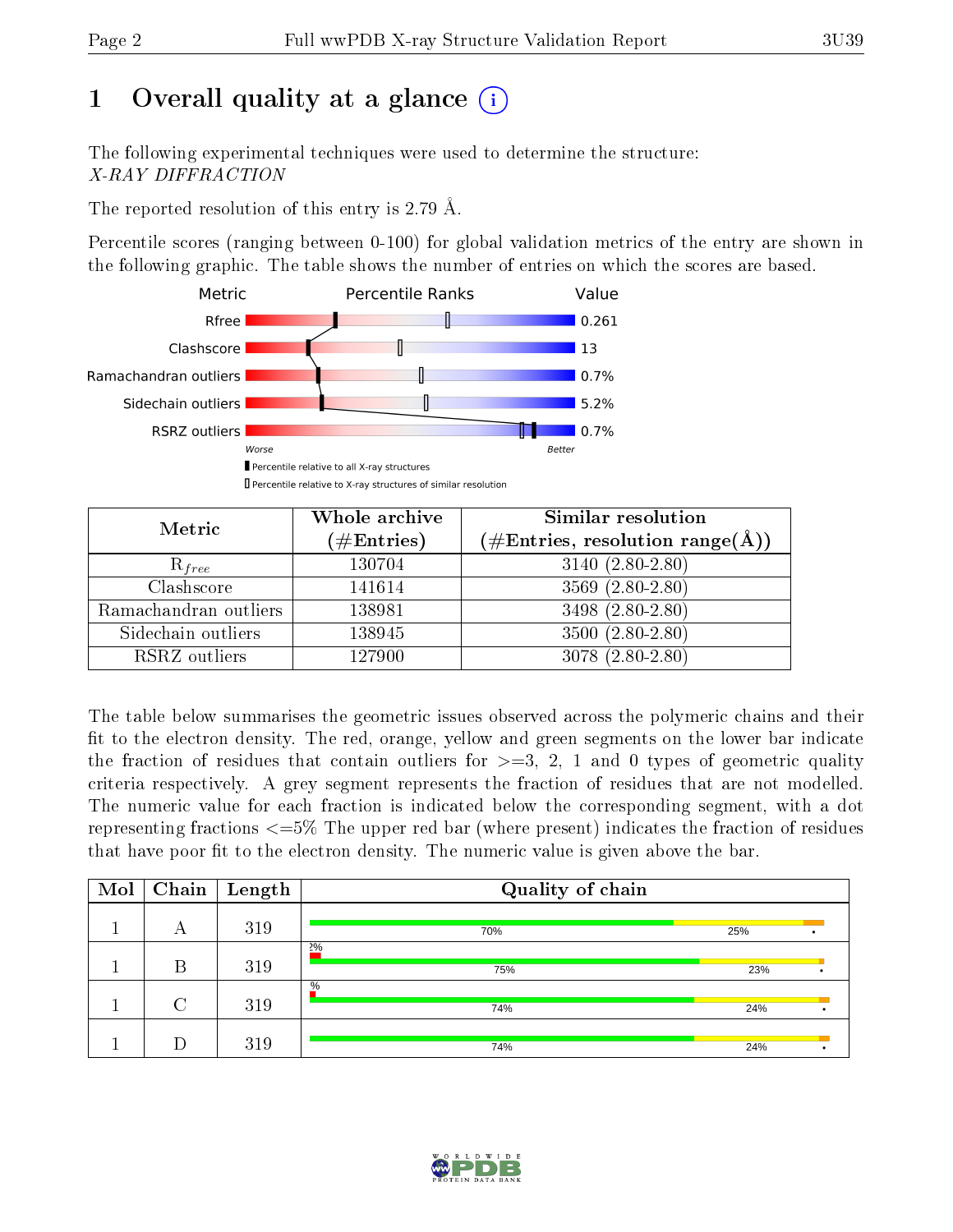# 2 Entry composition (i)

There are 3 unique types of molecules in this entry. The entry contains 9710 atoms, of which 0 are hydrogens and 0 are deuteriums.

In the tables below, the ZeroOcc column contains the number of atoms modelled with zero occupancy, the AltConf column contains the number of residues with at least one atom in alternate conformation and the Trace column contains the number of residues modelled with at most 2 atoms.

| Mol | Chain         | Residues | Atoms |      |     |     | ZeroOcc | $\mathbf{AltConf} \mid \mathbf{Trace}$ |  |  |
|-----|---------------|----------|-------|------|-----|-----|---------|----------------------------------------|--|--|
|     |               | 319      | Total | €    | N   |     | S       |                                        |  |  |
|     | А             |          | 2347  | 1470 | 423 | 446 | 8       |                                        |  |  |
|     | Β             | 318      | Total | C    | N   |     |         |                                        |  |  |
|     |               |          | 2323  | 1450 | 418 | 447 | 8       |                                        |  |  |
|     | $\mathcal{C}$ | 319      | Total | C    | N   |     | S       | 0                                      |  |  |
|     |               | 2348     | 1467  | 423  | 450 | -8  |         |                                        |  |  |
|     |               |          | Total | C    | N   |     | S       |                                        |  |  |
|     | 319           | 2361     | 1473  | 426  |     |     | 0       |                                        |  |  |

Molecule 1 is a protein called 6-phosphofructokinase.

Molecule 2 is CALCIUM ION (three-letter code: CA) (formula: Ca).

| Mol | Chain   Residues | Atoms                          | $ZeroOcc \mid AltConf \mid$ |
|-----|------------------|--------------------------------|-----------------------------|
|     |                  | Total Ca                       |                             |
|     |                  | Total Ca<br>$\mathcal{D}$<br>2 |                             |
|     |                  | Total Ca                       |                             |

Molecule 3 is water.

| Mol | Chain | Residues | Atoms                           | ZeroOcc   AltConf |
|-----|-------|----------|---------------------------------|-------------------|
| 3   | А     | 86       | Total<br>$\Omega$<br>86<br>86   |                   |
| 3   |       | 78       | Total<br>$\Omega$<br>78<br>78   |                   |
| 3   |       | 80       | Total<br>$\left($<br>80<br>80   |                   |
| 3   |       | 82       | Total<br>$\bigcirc$<br>82<br>82 |                   |

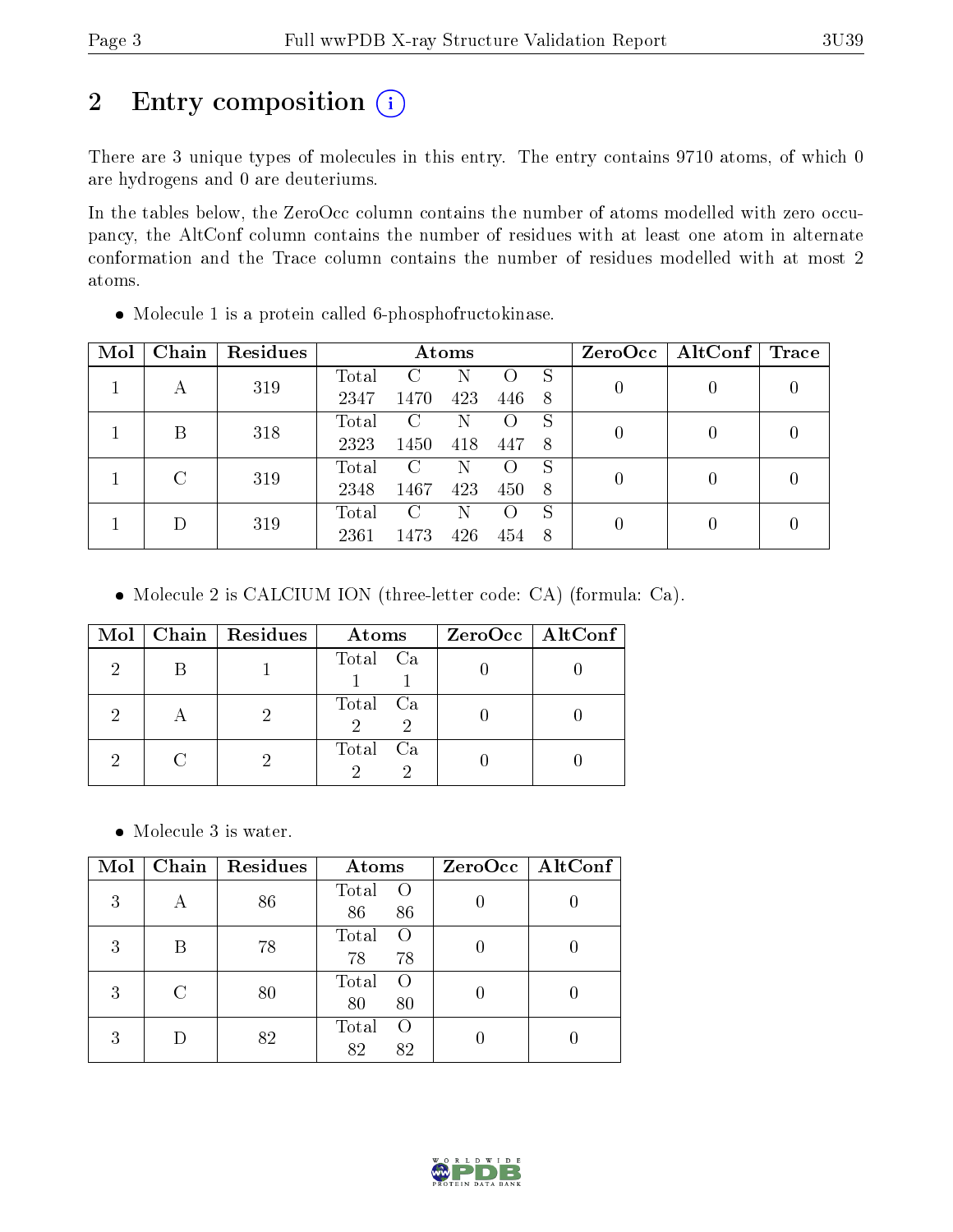# 3 Residue-property plots  $(i)$

These plots are drawn for all protein, RNA and DNA chains in the entry. The first graphic for a chain summarises the proportions of the various outlier classes displayed in the second graphic. The second graphic shows the sequence view annotated by issues in geometry and electron density. Residues are color-coded according to the number of geometric quality criteria for which they contain at least one outlier: green  $= 0$ , yellow  $= 1$ , orange  $= 2$  and red  $= 3$  or more. A red dot above a residue indicates a poor fit to the electron density (RSRZ  $> 2$ ). Stretches of 2 or more consecutive residues without any outlier are shown as a green connector. Residues present in the sample, but not in the model, are shown in grey.



• Molecule 1: 6-phosphofructokinase

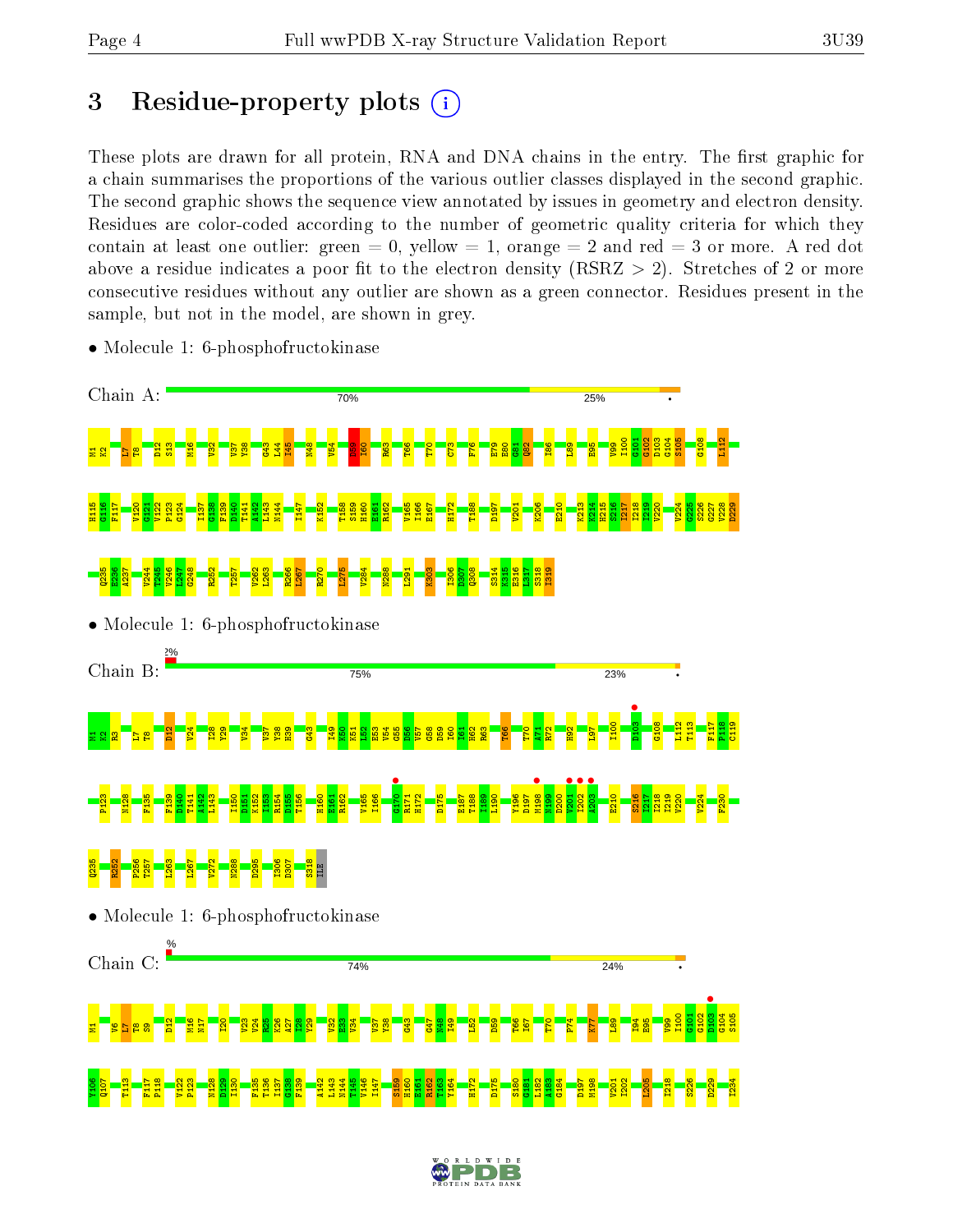

• Molecule 1: 6-phosphofructokinase



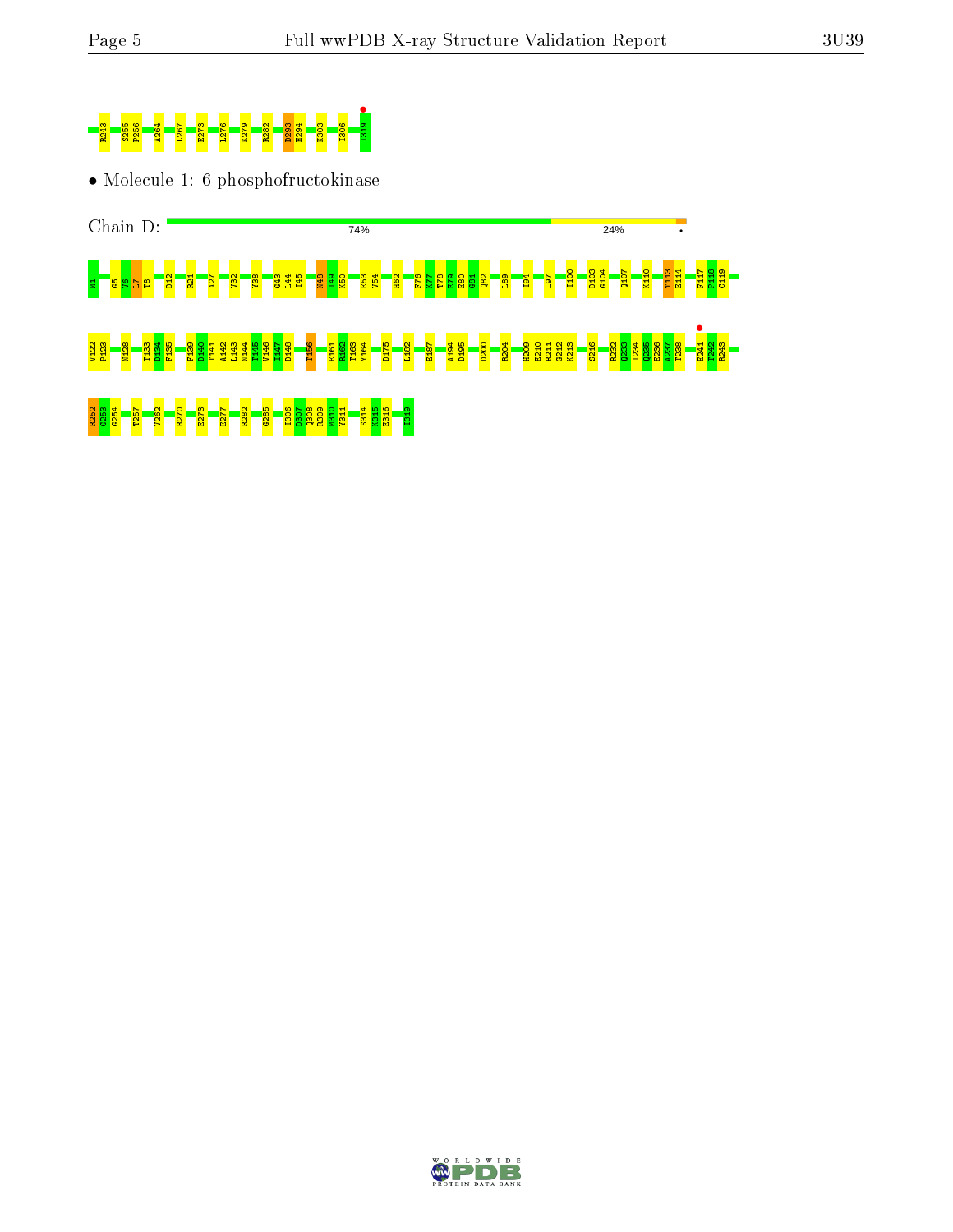# 4 Data and refinement statistics  $(i)$

| Property                                                             | Value                                                         | Source                       |
|----------------------------------------------------------------------|---------------------------------------------------------------|------------------------------|
| Space group                                                          | C121                                                          | Depositor                    |
| Cell constants                                                       | $201.91\text{\AA}$<br>$113.38\text{\AA}$<br>$76.63\text{\AA}$ | Depositor                    |
| a, b, c, $\alpha$ , $\beta$ , $\gamma$                               | $104.03^\circ$<br>$90.00^\circ$<br>$90.00^{\circ}$            |                              |
| Resolution $(A)$                                                     | 28.51<br>2.79<br>$\frac{1}{2}$                                | Depositor                    |
|                                                                      | 37.11<br>$-2.79$                                              | <b>EDS</b>                   |
| % Data completeness                                                  | $92.1(28.51-2.79)$                                            | Depositor                    |
| (in resolution range)                                                | 98.6 (37.11-2.79)                                             | <b>EDS</b>                   |
| $R_{merge}$                                                          | 0.12                                                          | Depositor                    |
| $\mathrm{R}_{sym}$                                                   | 0.12                                                          | Depositor                    |
| $\sqrt{I/\sigma(I)} > 1$                                             | 3.17 (at $2.81\text{\AA}$ )                                   | Xtriage                      |
| Refinement program                                                   | <b>PHENIX</b>                                                 | Depositor                    |
|                                                                      | 0.199,<br>0.260                                               | Depositor                    |
| $R, R_{free}$                                                        | 0.198<br>0.261<br>$\ddot{\phantom{a}}$                        | DCC                          |
| $R_{free}$ test set                                                  | 2099 reflections $(5.10\%)$                                   | wwPDB-VP                     |
| Wilson B-factor $(A^2)$                                              | 45.6                                                          | Xtriage                      |
| Anisotropy                                                           | 0.698                                                         | Xtriage                      |
| Bulk solvent $k_{sol}(e/\mathring{A}^3)$ , $B_{sol}(\mathring{A}^2)$ | 0.32, 41.4                                                    | <b>EDS</b>                   |
| $L$ -test for twinning <sup>2</sup>                                  | $< L >$ = 0.49, $< L2$ = 0.33                                 | Xtriage                      |
| Estimated twinning fraction                                          | No twinning to report.                                        | $\overline{\text{X}}$ triage |
| $\overline{F_o, F_c}$ correlation                                    | 0.94                                                          | <b>EDS</b>                   |
| Total number of atoms                                                | 9710                                                          | wwPDB-VP                     |
| Average B, all atoms $(A^2)$                                         | 43.0                                                          | wwPDB-VP                     |

Xtriage's analysis on translational NCS is as follows: The largest off-origin peak in the Patterson function is  $9.70\%$  of the height of the origin peak. No significant pseudotranslation is detected.

<sup>&</sup>lt;sup>2</sup>Theoretical values of  $\langle |L| \rangle$ ,  $\langle L^2 \rangle$  for acentric reflections are 0.5, 0.333 respectively for untwinned datasets, and 0.375, 0.2 for perfectly twinned datasets.



<span id="page-5-1"></span><span id="page-5-0"></span><sup>1</sup> Intensities estimated from amplitudes.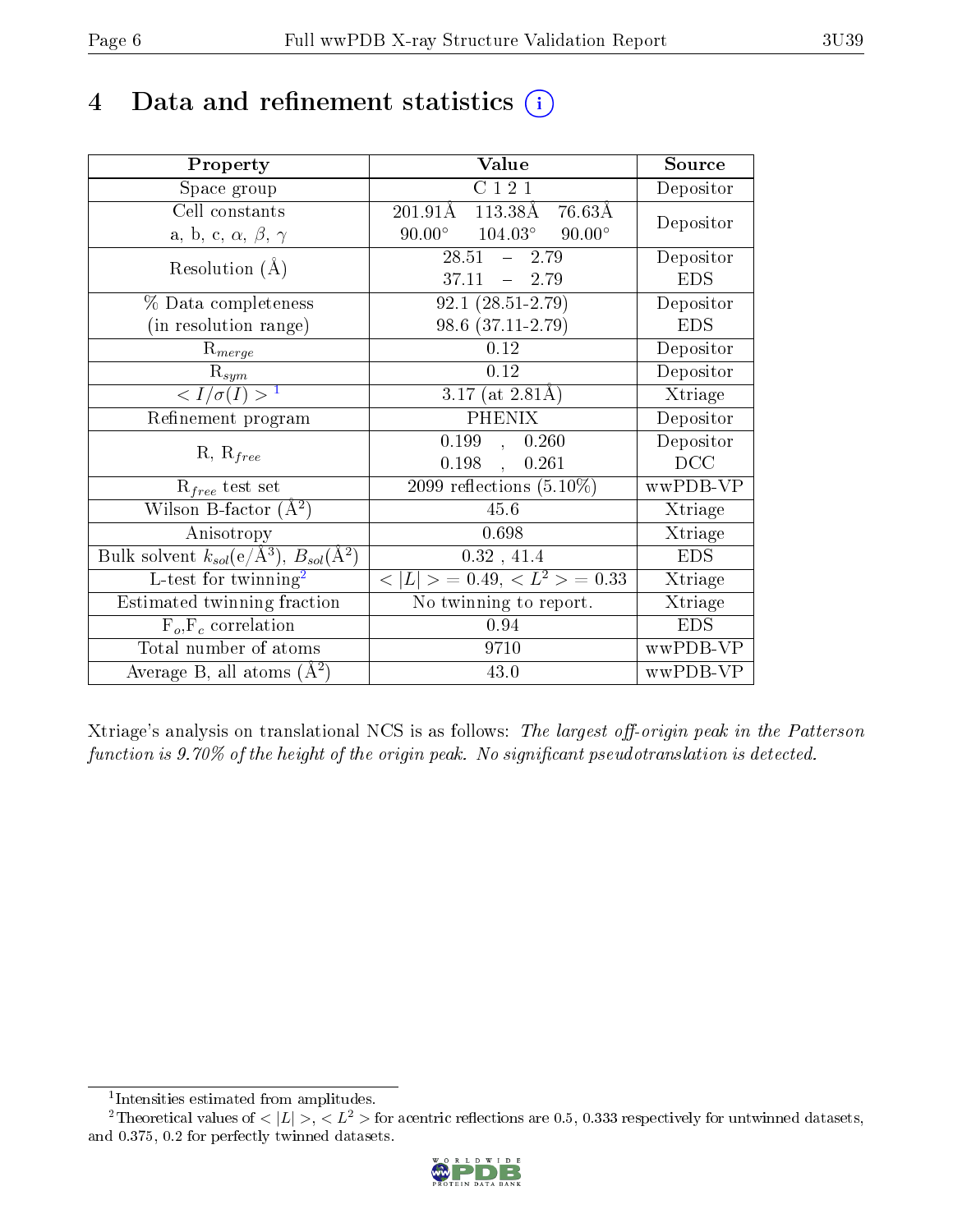# 5 Model quality  $(i)$

### 5.1 Standard geometry  $(i)$

Bond lengths and bond angles in the following residue types are not validated in this section: CA

The Z score for a bond length (or angle) is the number of standard deviations the observed value is removed from the expected value. A bond length (or angle) with  $|Z| > 5$  is considered an outlier worth inspection. RMSZ is the root-mean-square of all Z scores of the bond lengths (or angles).

| Mol | Chain  |             | Bond lengths    | Bond angles |                  |  |
|-----|--------|-------------|-----------------|-------------|------------------|--|
|     |        | <b>RMSZ</b> | $\# Z  > 5$     | RMSZ        | Z   > 5          |  |
|     |        | 0.36        | 0/2383          | 0.57        | $2/3221(0.1\%)$  |  |
|     |        | 0.30        | $\sqrt{0/2359}$ | 0.52        | 0/3195           |  |
|     | C      | 0.31        | 0/2384          | 0.50        | 0/3223           |  |
|     | $\Box$ | 0.32        | 0/2397          | 0.52        | $\sqrt{0/3239}$  |  |
| All | A 11   | 0.32        | 0/9523          | 0.52        | $2/12878(0.0\%)$ |  |

Chiral center outliers are detected by calculating the chiral volume of a chiral center and verifying if the center is modelled as a planar moiety or with the opposite hand.A planarity outlier is detected by checking planarity of atoms in a peptide group, atoms in a mainchain group or atoms of a sidechain that are expected to be planar.

|  | $\mid$ Mol $\mid$ Chain $\mid$ #Chirality outliers $\mid$ #Planarity outliers $^{\prime}$ |
|--|-------------------------------------------------------------------------------------------|
|  |                                                                                           |

There are no bond length outliers.

All (2) bond angle outliers are listed below:

|  |     |      | Mol   Chain   Res   Type   Atoms      | $\vert$ Observed $(^\circ)$ $\vert$ Ideal $(^\circ)$ |        |
|--|-----|------|---------------------------------------|------------------------------------------------------|--------|
|  | 102 |      | $\mid$ GLY $\mid$ N-CA-C $\mid$ -5.80 | 98.60                                                | 113 10 |
|  |     | ILE- | $\vert$ N-CA-C $\vert$ -5.42          | 96.38                                                | 111 M  |

There are no chirality outliers.

All (1) planarity outliers are listed below:

|  |     | $\mid$ Mol $\mid$ Chain $\mid$ Res $\mid$ Type $\mid$ Group |
|--|-----|-------------------------------------------------------------|
|  | ASP | Peptide                                                     |

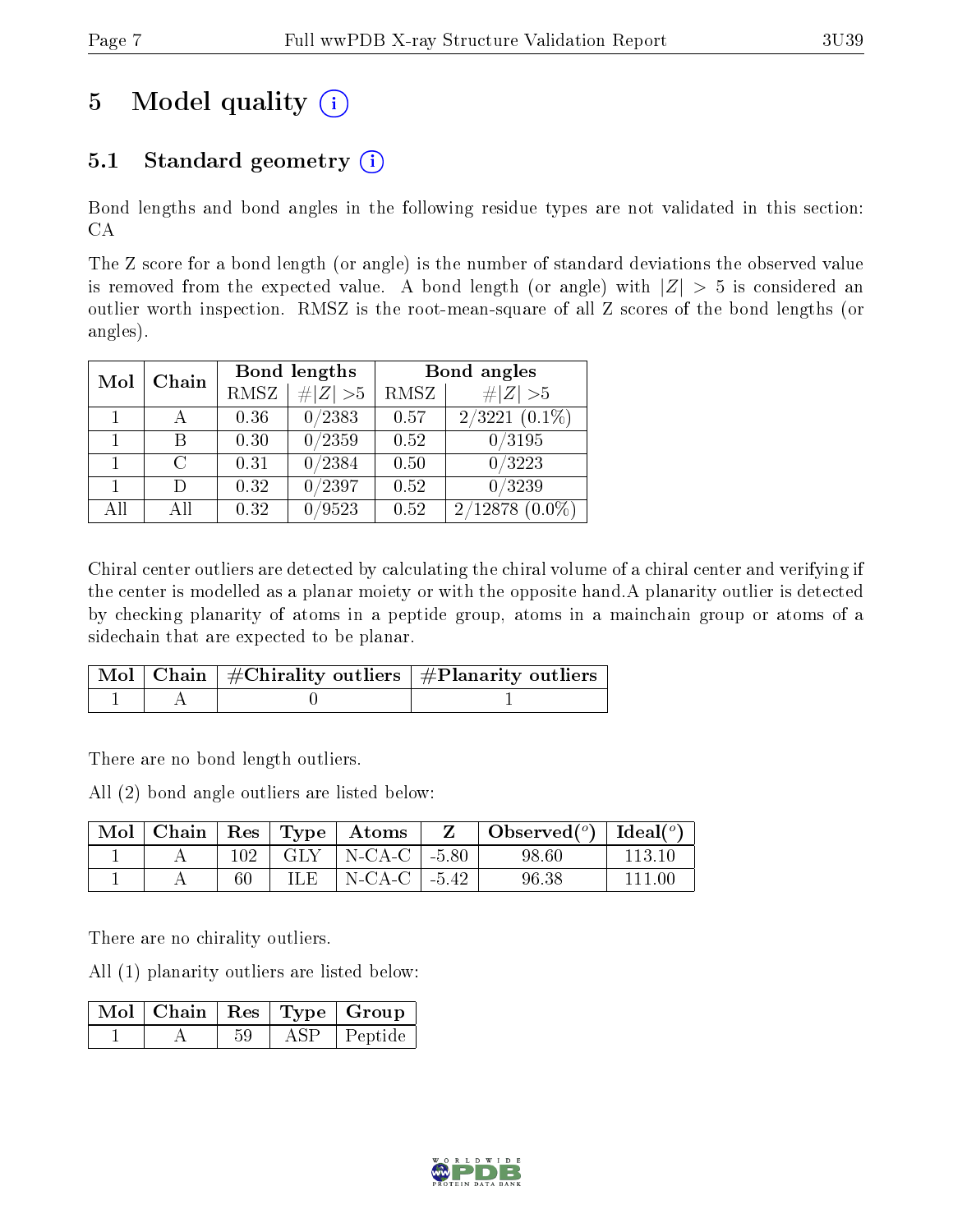### $5.2$  Too-close contacts  $(i)$

In the following table, the Non-H and H(model) columns list the number of non-hydrogen atoms and hydrogen atoms in the chain respectively. The H(added) column lists the number of hydrogen atoms added and optimized by MolProbity. The Clashes column lists the number of clashes within the asymmetric unit, whereas Symm-Clashes lists symmetry related clashes.

| Mol            | Chain          | $Non-H$        | H (model)        | H(added) | Clashes        | <b>Symm-Clashes</b> |
|----------------|----------------|----------------|------------------|----------|----------------|---------------------|
|                |                | 2347           |                  | 2321     | 85             |                     |
|                | В              | 2323           |                  | 2262     | 58             |                     |
|                | С              | 2348           |                  | 2312     | 62             | $\overline{2}$      |
|                | D              | 2361           | $\left( \right)$ | 2322     | 52             |                     |
| $\overline{2}$ | А              | 2              |                  |          | 0              |                     |
| $\overline{2}$ | Β              |                |                  |          | 0              |                     |
| $\overline{2}$ | $\mathcal{C}$  | $\overline{2}$ | $\left( \right)$ | 0        | 0              |                     |
| 3              | А              | 86             |                  | 0        | 6              |                     |
| 3              | В              | 78             |                  |          | 4              |                     |
| 3              | $\overline{C}$ | 80             | 0                | 0        | $\overline{5}$ |                     |
| 3              | D              | 82             |                  | O        | 4              |                     |
| All            | All            | 9710           |                  | 9217     | 242            | $\overline{2}$      |

The all-atom clashscore is defined as the number of clashes found per 1000 atoms (including hydrogen atoms). The all-atom clashscore for this structure is 13.

All (242) close contacts within the same asymmetric unit are listed below, sorted by their clash magnitude.

| Atom-1             | Atom-2               | Interatomic    | Clash         |  |
|--------------------|----------------------|----------------|---------------|--|
|                    |                      | distance $(A)$ | overlap $(A)$ |  |
| 1: A:104: GLY:HA2  | 1:A:105:SER:HB3      | 1.36           | 1.05          |  |
| 1: A:104: GLY:HA2  | 1: A: 105: SER: CB   | 1.95           | 0.96          |  |
| 1: D:38: TYR:O     | 1: D: 43: GLY: HA3   | 1.75           | 0.86          |  |
| 1:B:12:ASP:H       | 1: C: 160: HIS: HE1  | 1.25           | 0.82          |  |
| 1: A:82: GLN: HE21 | 1: A:115: HIS: CE1   | 1.99           | 0.80          |  |
| 1:B:54:VAL:N       | 1:B:55:GLY:HA3       | 1.96           | 0.80          |  |
| 1:A:104:GLY:CA     | 1: A:105: SER:HB3    | 2.10           | 0.79          |  |
| 1: A:86: ILE: HA   | 1: A:89: LEU: HD12   | 1.66           | 0.77          |  |
| 1: A:59: ASP:CB    | 1: A:60:ILE: HA      | 2.18           | 0.74          |  |
| 1:B:12:ASP:H       | 1:C:160:HIS:CE1      | 2.06           | 0.73          |  |
| 1: A:120: VAL:HG23 | 1: A:275:LEU:HD13    | 1.69           | 0.73          |  |
| 1:A:12:ASP:H       | 1:A:252:ARG:HH21     | 1.36           | 0.73          |  |
| 1:C:24:VAL:HA      | 1:C:34:VAL:HG21      | 1.73           | 0.71          |  |
| 1:C:7:LEU:HD22     | 1:C:99:VAL:HG22      | 1.73           | 0.69          |  |
| 1:D:234:ILE:O      | 1: D: 238: THR: HG23 | 1.92           | 0.69          |  |
| 1:B:24:VAL:HB      | 1:B:57:VAL:HG11      | 1.75           | 0.67          |  |

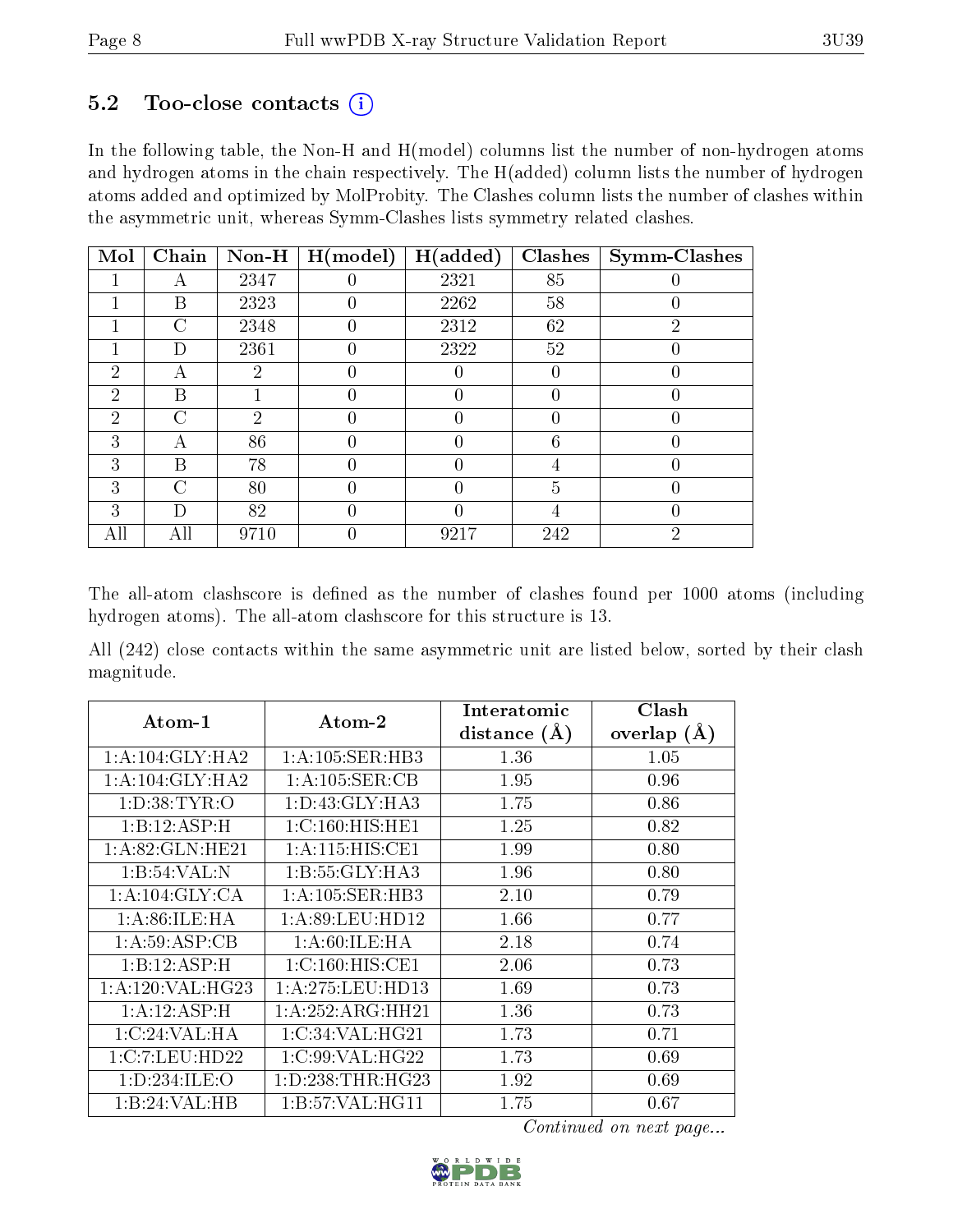| Communica from precious page     |                     | Interatomic    | Clash         |  |  |
|----------------------------------|---------------------|----------------|---------------|--|--|
| Atom-1                           | Atom-2              | distance $(A)$ | overlap $(A)$ |  |  |
| 1: A: 38: TYR: O                 | 1:A:43:GLY:HA3      | 1.95           | 0.67          |  |  |
| 1: A:59: ASP:HB3                 | 1: A:60:ILE: HA     | 1.76           | 0.67          |  |  |
| 1:A:103:ASP:N                    | 1: A:104: GLY: CA   | 2.58           | 0.66          |  |  |
| 1: D: 44: LEU: HD11              | 1: D:89: LEU: HG    | 1.79           | 0.65          |  |  |
| 1: A:82: GLN: HE21               | 1:A:115:HIS:HE1     | 1.42           | 0.65          |  |  |
| 1:C:74:PRO:HA                    | 1:C:77:LYS:HE2      | 1.79           | 0.65          |  |  |
| 1: D: 21: ARG: HD3               | 3:D:356:HOH:O       | 1.97           | 0.65          |  |  |
| 1: A: 103: ASP: N                | 1: A:104: GLY:HA2   | 2.12           | 0.65          |  |  |
| 1:B:8:THR:HG22                   | 1:B:100:ILE:HB      | 1.79           | 0.64          |  |  |
| 1:B:113:THR:HA                   | 1:B:117:PHE:O       | 1.98           | 0.64          |  |  |
| 1:A:220:VAL:HG13                 | 3:A:378:HOH:O       | 1.96           | 0.64          |  |  |
| 1:B:58:GLY:HA3                   | 1:B:59:ASP:C        | 2.18           | 0.64          |  |  |
| 1:B:252:ARG:HH12                 | 1:C:160:HIS:CE1     | 2.16           | 0.64          |  |  |
| 1:C:293:ASP:HB2                  | 3:C:379:HOH:O       | 1.97           | 0.64          |  |  |
| 1:B:198:MET:O                    | 1:B:202:ILE:HG12    | 1.97           | 0.64          |  |  |
| 1:B:187:GLU:HG3                  | 1:B:216:SER:OG      | 1.97           | 0.64          |  |  |
| 1:A:224:VAL:HB                   | 3:A:378:HOH:O       | 1.99           | 0.63          |  |  |
| 1:B:38:TYR:O                     | 1:B:43:GLY:HA3      | 1.97           | 0.63          |  |  |
| 1: D: 273: GLU:O                 | 1:D:277:GLU:HG2     | 1.99           | 0.63          |  |  |
| 1:C:8:THR:HG22                   | 1:C:100:ILE:HB      | 1.81           | 0.62          |  |  |
| 1:A:1:MET:HG2                    | 1:A:95:GLU:HB2      | 1.82           | 0.62          |  |  |
| 1: A: 158: THR: HA               | 1: A:215: HIS: CD2  | 2.35           | 0.61          |  |  |
| 1:B:198:MET:HE1                  | 1:B:230:PHE:HE1     | 1.66           | 0.61          |  |  |
| 1:C:123:PRO:HD2                  | 1:C:267:LEU:HD23    | 1.82           | 0.60          |  |  |
| 1:A:8:THR:HG22                   | 1: A: 100: ILE: HB  | 1.83           | 0.60          |  |  |
| 1: D: 142: ALA: O                | 1:D:146:VAL:HG23    | 2.02           | 0.60          |  |  |
| 1:A:172:HIS:HD2                  | 3:A:385:HOH:O       | 1.84           | 0.60          |  |  |
| 1:A:82:GLN:O                     | 1: A:86: ILE: HG13  | 2.02           | 0.60          |  |  |
| 1:B:139:PHE:CE2                  | 1:B:143:LEU:HD11    | 2.37           | 0.60          |  |  |
| 1:B:123:PRO:HD2                  | 1:B:267:LEU:HD23    | 1.83           | 0.59          |  |  |
| 1:B:188:THR:HB                   | 1:B:218:ILE:HG13    | 1.83           | 0.59          |  |  |
| 1:D:200:ASP:O                    | 1: D: 204: ARG: HG3 | 2.03           | 0.58          |  |  |
| 1: D:306: ILE: O                 | 1:D:306:ILE:HD12    | 2.04           | 0.58          |  |  |
| 1: A:263:LEU:HG                  | 1:A:267:LEU:HD22    | 1.86           | 0.57          |  |  |
| $1: D: 164: TYR: \overline{CE1}$ | 1:D:243:ARG:HB2     | 2.40           | 0.57          |  |  |
| 1: A: 235: GLN: C                | 1:A:237:ALA:H       | 2.07           | 0.57          |  |  |
| 1:C:17:ASN:OD1                   | 1:C:67:ILE:HG23     | 2.04           | 0.57          |  |  |
| 1: A: 188: THR: HB               | 1:A:218:ILE:HG23    | 1.85           | 0.57          |  |  |
| 1:B:154:ARG:HD2                  | 3:B:358:HOH:O       | 2.04           | 0.57          |  |  |
| 1:B:24:VAL:HA                    | 1:B:34:VAL:HG21     | 1.86           | 0.57          |  |  |
| 1:C:205:LEU:HD11                 | 1:C:218:ILE:HD11    | 1.85           | 0.57          |  |  |

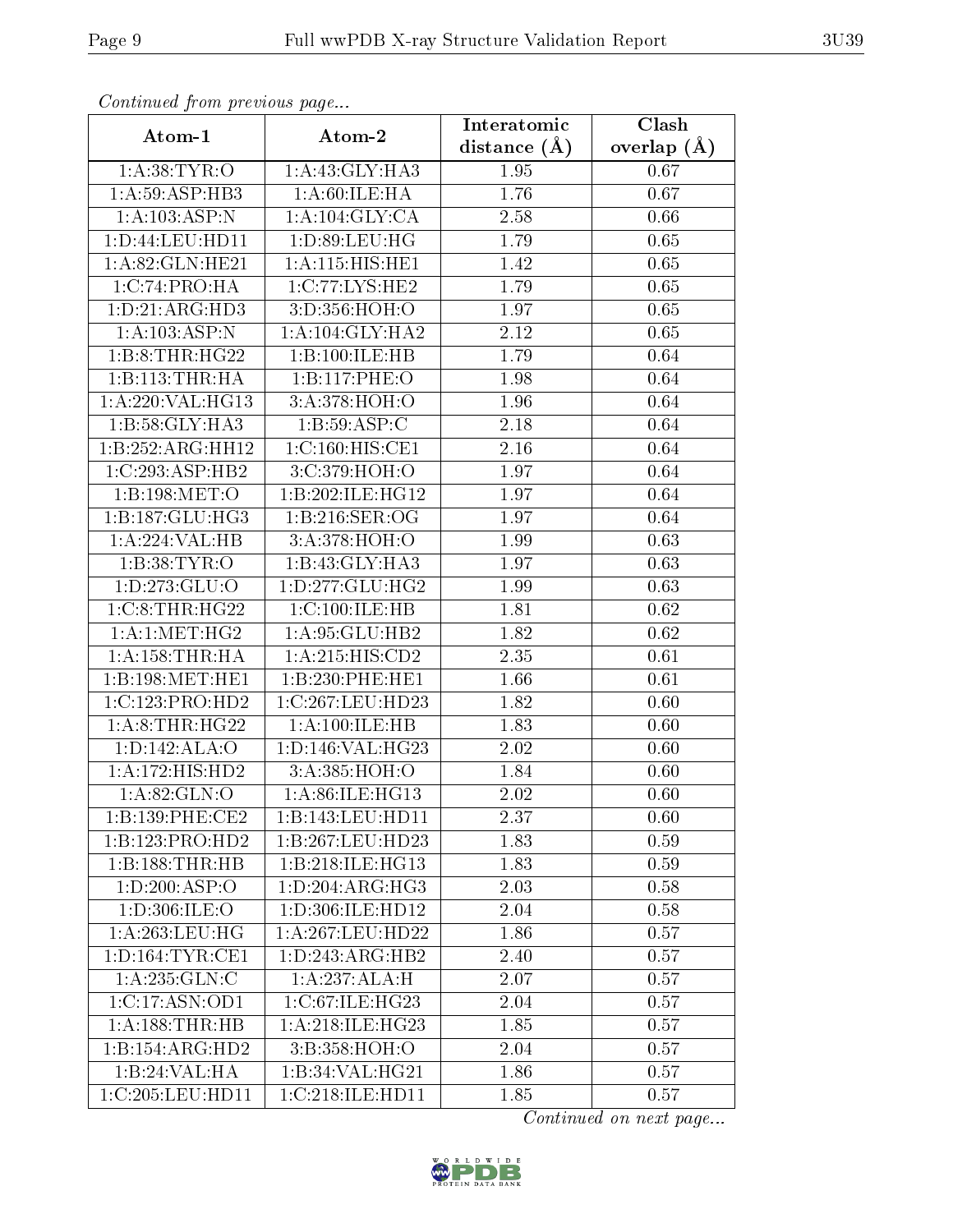| Comunaca jiom previous page |                                    | Interatomic       | Clash           |  |  |
|-----------------------------|------------------------------------|-------------------|-----------------|--|--|
| Atom-1                      | Atom-2                             | distance $(A)$    | overlap $(\AA)$ |  |  |
| 1:D:45:ILE:HD11             | 1: D: 76: PHE: HD1                 | 1.70              | 0.57            |  |  |
| 1:C:104:GLY:O               | 1:C:107:GLN:HB2                    | $\overline{2.06}$ | 0.56            |  |  |
| 1:A:143:LEU:O               | $1:A:147:ILE:H\overline{G23}$      | 2.06              | 0.56            |  |  |
| 1:D:232:ARG:O               | 1: D: 236: GLU: HB2                | 2.06              | 0.55            |  |  |
| 1:A:144:ASN:HD22            | 1:A:257:THR:HG21                   | 1.71              | 0.55            |  |  |
| 1:B:60:ILE:HA               | 1:B:63:ARG:HD3                     | 1.88              | 0.55            |  |  |
| 1:A:7:LEU:HD23              | 1: A: 7: LEU: C                    | 2.27              | 0.55            |  |  |
| 1: D: 104: GLY: HA3         | 1: D: 107: GLN: HE21               | 1.73              | 0.54            |  |  |
| 1:A:188:THR:HB              | 1:A:218:ILE:HD12                   | 1.89              | 0.54            |  |  |
| 1: A:267:LEU:HG             | 1:A:284:VAL:HG23                   | 1.90              | 0.54            |  |  |
| 1: D:209: HIS: HA           | 1:D:213:LYS:O                      | 2.08              | 0.54            |  |  |
| 1:B:66:THR:HG22             | 1: C: 159: SER: HB3                | 1.90              | 0.54            |  |  |
| 1: C:8: THR:HA              | 1:C:100:ILE:O                      | 2.08              | 0.54            |  |  |
| 1:A:7:LEU:HD22              | 1:A:99:VAL:HG22                    | 1.90              | 0.53            |  |  |
| 1: A: 158: THR: HG22        | 3:D:391:HOH:O                      | 2.08              | 0.53            |  |  |
| 1:B:172:HIS:HD2             | 3:B:371:HOH:O                      | 1.90              | 0.53            |  |  |
| 1:B:197:ASP:O               | 1:B:200:ASP:HB2                    | 2.09              | 0.53            |  |  |
| 1:C:27:ALA:HB1              | 1:C:32:VAL:HB                      | 1.91              | 0.53            |  |  |
| 1:A:166:ILE:HD12            | 1:A:217:ILE:HD11                   | $\overline{1.9}1$ | 0.53            |  |  |
| 1:C:102:GLY:HA2             | 1:C:130:ILE:HD11                   | 1.90              | 0.53            |  |  |
| 1: D: 156: THR: HB          | 3:D:374:HOH:O                      | 2.09              | 0.53            |  |  |
| 1:D:241:GLU:HG2             | $1: D: 243: \overline{\rm ARG:CZ}$ | 2.39              | 0.53            |  |  |
| 1: C: 160: HIS: HB3         | 1:C:162:ARG:HD3                    | 1.90              | 0.53            |  |  |
| 1:C:128:ASN:OD1             | 1:C:135:PHE:HA                     | 2.07              | 0.52            |  |  |
| 1:D:103:ASP:O               | 1: D: 104: GLY: C                  | 2.48              | 0.52            |  |  |
| 1:C:9:SER:HB3               | 1:C:105:SER:HB3                    | 1.92              | $0.52\,$        |  |  |
| 1:C:182:LEU:HD23            | 1:D:262:VAL:HG22                   | 1.91              | 0.52            |  |  |
| 1:C:1:MET:HA                | 1:C:95:GLU:OE1                     | 2.10              | 0.52            |  |  |
| 1:D:306:ILE:C               | 1:D:306:ILE:HD12                   | 2.30              | 0.52            |  |  |
| 1:A:318:SER:O               | 1:A:319:ILE:C                      | 2.47              | 0.52            |  |  |
| 1: A:59: ASP:CB             | 1: A:60:ILE: CA                    | 2.87              | 0.52            |  |  |
| 1:A:45:ILE:HD11             | $1:$ A:76:PHE:HD1                  | 1.74              | 0.52            |  |  |
| 1: B: 108: GLY:O            | 1:B:112:LEU:HB2                    | 2.10              | 0.52            |  |  |
| 1:A:288:ASN:HB3             | 1:B:288:ASN:HB3                    | 1.91              | 0.52            |  |  |
| 1:B:156:THR:HA              | 1:C:12:ASP:OD1                     | 2.09              | 0.52            |  |  |
| 1:A:123:PRO:O               | 1:A:137:ILE:HG13                   | 2.09              | 0.52            |  |  |
| 1: D:78:THR:O               | 1:D:82:GLN:HG3                     | 2.09              | 0.52            |  |  |
| 1:A:59:ASP:HB2              | 1: A:60: ILE: HA                   | 1.92              | 0.52            |  |  |
| 1:D:306:ILE:HD11            | 1: D: 308: GLN: NE2                | 2.25              | 0.51            |  |  |
| 1: A:63: ARG:HD2            | 3:A:392:HOH:O                      | 2.11              | 0.51            |  |  |
| 1:B:49:ILE:HD12             | 1:B:92:HIS:CE1                     | 2.45              | 0.51            |  |  |

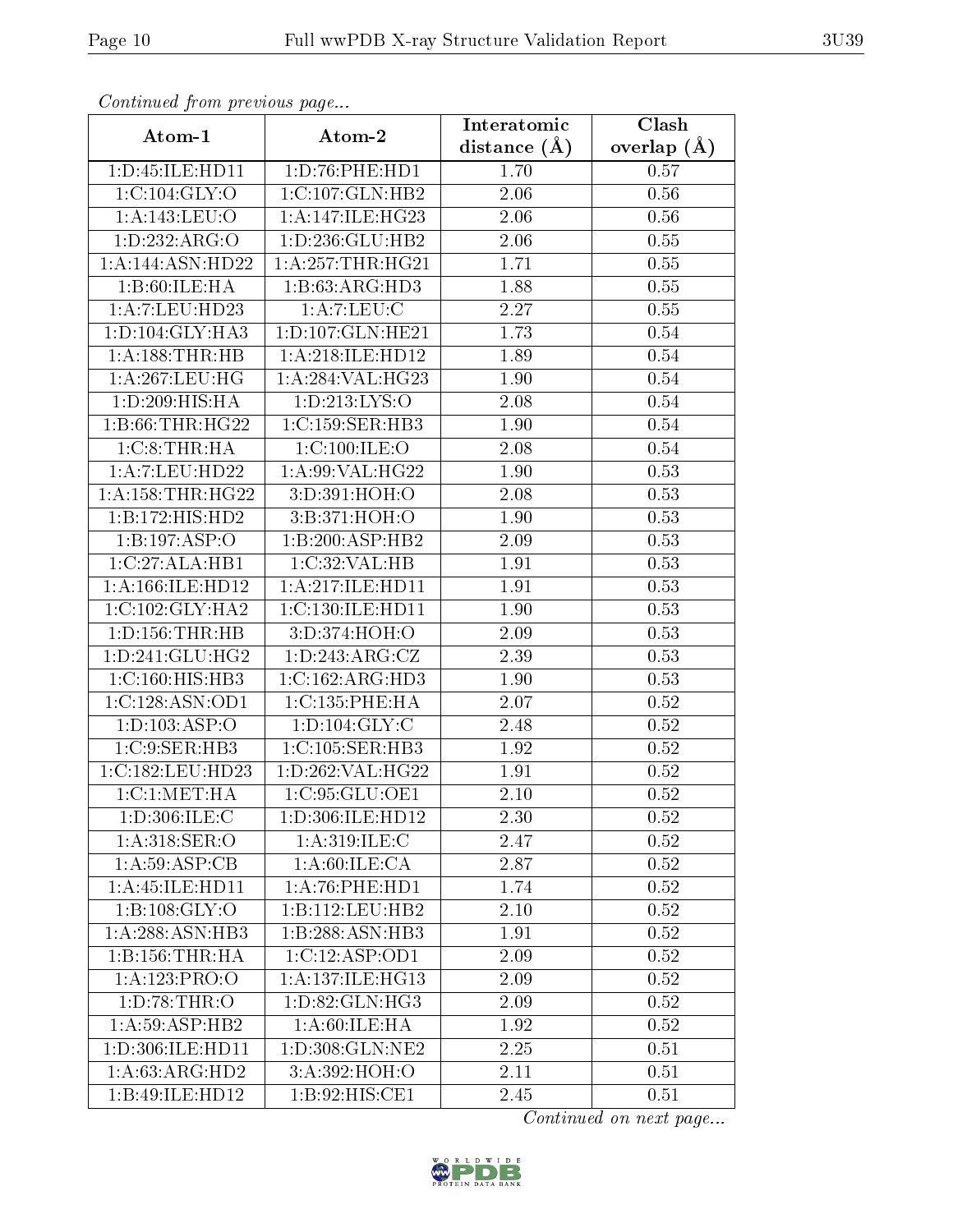| Communica from precious page |                                    | Interatomic    | Clash           |  |
|------------------------------|------------------------------------|----------------|-----------------|--|
| Atom-1                       | Atom-2                             | distance $(A)$ | overlap $(\AA)$ |  |
| 1:A:159:SER:OG               | 1: D: 12: ASP: OD1                 | 2.23           | 0.51            |  |
| 1: B:66:THR:HG22             | $1:C:159:\overline{\text{SER}:CB}$ | 2.41           | 0.51            |  |
| 1:C:294:HIS:HD2              | 3:C:368:HOH:O                      | 1.91           | 0.51            |  |
| 1: D: 7: LEU: C              | 1: D: 7: LEU: HD23                 | 2.30           | 0.51            |  |
| 1:C:89:LEU:HD13              | 1:C:117:PHE:CE1                    | 2.46           | 0.51            |  |
| 1:C:47:GLY:O                 | 1:C:49:ILE:HG13                    | 2.12           | 0.50            |  |
| 1:B:97:LEU:HB3               | 1: B: 119: CYS: SG                 | 2.51           | 0.50            |  |
| 1:B:166:ILE:HB               | 1:B:219:ILE:HD13                   | 1.94           | 0.50            |  |
| 1:A:102:GLY:N                | 1:A:124:GLY:O                      | 2.45           | 0.50            |  |
| 1: A: 120: VAL: CG2          | 1: A:275: LEU: HD13                | 2.41           | 0.50            |  |
| 1:A:12:ASP:CB                | 1: D: 156: THR: HG22               | 2.42           | 0.49            |  |
| 1:A:139:PHE:CE2              | 1:A:143:LEU:HDI1                   | 2.48           | 0.49            |  |
| 1:C:282:ARG:NE               | 3:C:379:HOH:O                      | 2.27           | 0.49            |  |
| 1: D: 53: GLU: HA            | 1:D:53:GLU:OE1                     | 2.13           | 0.49            |  |
| 1: A:314: SER:O              | 1:A:318:SER:HB3                    | 2.12           | 0.49            |  |
| 1:C:16:MET:O                 | 1:C:20:ILE:HG13                    | 2.12           | 0.49            |  |
| 1:B:38:TYR:O                 | 1:B:39:HIS:HB2                     | 2.13           | 0.49            |  |
| 1: B:66:THR:CG2              | 1: C: 159: SER: HB3                | 2.43           | 0.49            |  |
| 1: D: 128: ASN: OD1          | 1: D: 135: PHE: HA                 | 2.13           | 0.49            |  |
| 1: D: 133: THR: HB           | 1: D: 285: GLY: HA3                | 1.95           | 0.49            |  |
| 1:A:262:VAL:O                | 1: A:266:ARG:HG3                   | 2.14           | 0.48            |  |
| 1: D: 141: THR: HA           | 1: D: 257: THR: HG23               | 1.94           | 0.48            |  |
| 1: B:318: SER: C             | 3:B:334:HOH:O                      | 2.51           | 0.48            |  |
| 1:C:144:ASN:HA               | 1:C:147:ILE:HG12                   | 1.95           | 0.48            |  |
| 1:D:27:ALA:HB1               | 1:D:32:VAL:HB                      | 1.95           | 0.48            |  |
| 1:A:213:LYS:NZ               | 3:A:379:HOH:O                      | 2.35           | 0.48            |  |
| 1:B:190:LEU:HD12             | 1:B:220:VAL:HG22                   | 1.95           | 0.48            |  |
| 1:C:26:LYS:HE2               | 1:C:273:CLU:HG3                    | 1.95           | 0.48            |  |
| 1: D: 210: GLU:O             | 1:D:212:GLY:N                      | 2.46           | 0.48            |  |
| 1:A:165:VAL:HB               | 1:A:244:VAL:HG22                   | 1.96           | 0.48            |  |
| 1:A:89:LEU:HD22              | 1:A:117:PHE:CZ                     | 2.48           | 0.48            |  |
| 1: D: 104: GLY: O            | 1:D:107:GLN:HG2                    | 2.14           | 0.48            |  |
| 1: D: 12: ASP: HB3           | 1: D: 252: ARG: HH11               | 1.79           | 0.48            |  |
| 1: D:94: ILE: O              | 1: D: 117: PHE: CZ                 | 2.66           | 0.48            |  |
| 1:A:303:LYS:HA               | 1:A:303:LYS:HD3                    | 1.56           | 0.47            |  |
| 1:B:198:MET:HE1              | 1:B:230:PHE:CE1                    | 2.47           | 0.47            |  |
| 1:B:7:LEU:C                  | 1:B:7:LEU:HD12                     | 2.35           | 0.47            |  |
| 1: A: 103: ASP:H             | 1:A:104:GLY:HA2                    | 1.79           | 0.47            |  |
| 1:B:190:LEU:HD22             | 1: B: 196: TYR: CG                 | 2.49           | 0.47            |  |
| 1: A:1: MET:HG2              | 1: A:95: GLU:CB                    | 2.43           | 0.47            |  |
| 1:C:24:VAL:HG21              | 1:C:52:LEU:HD13                    | 1.96           | 0.47            |  |

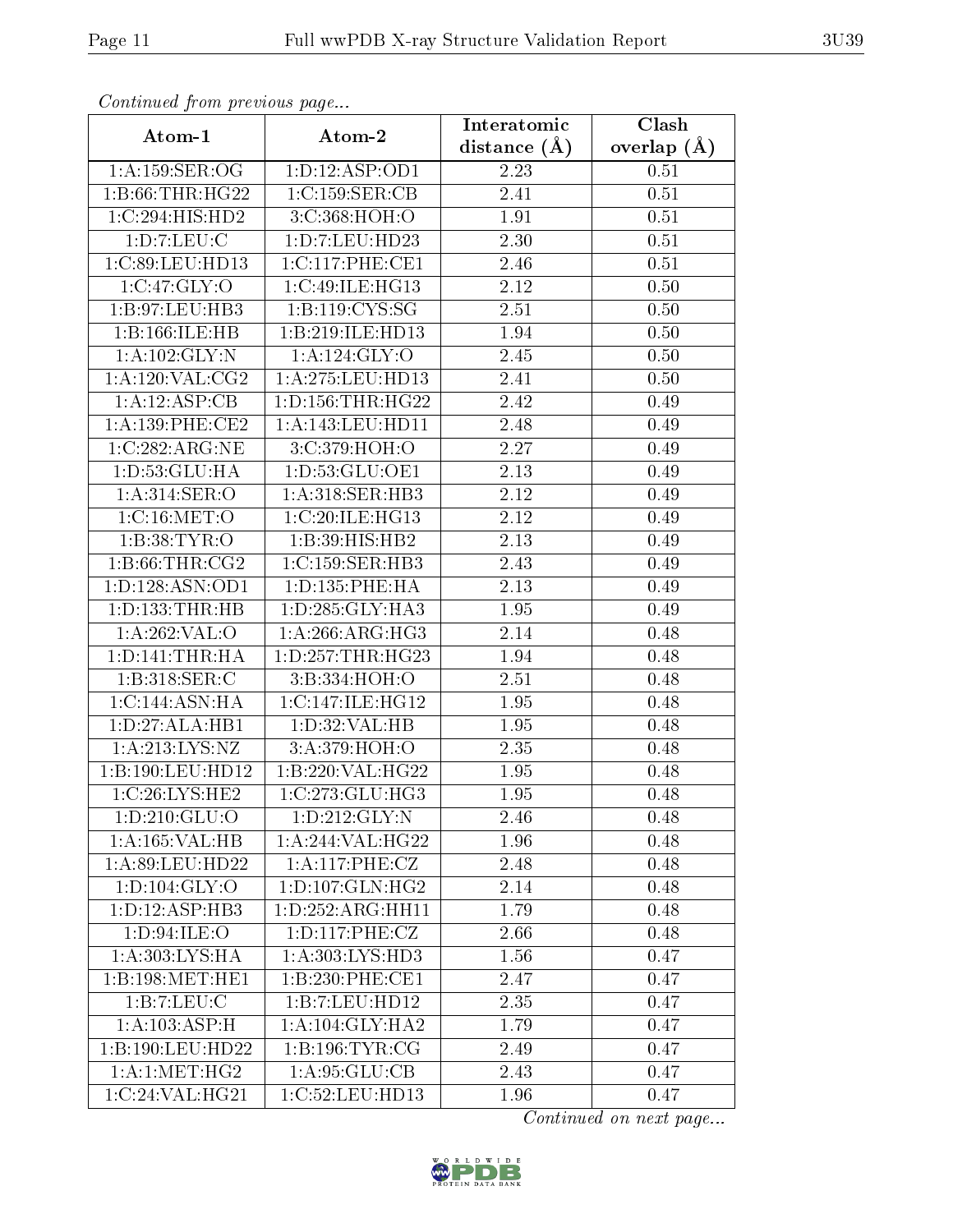| Commuca from previous page  |                                     | Interatomic    | Clash           |  |  |
|-----------------------------|-------------------------------------|----------------|-----------------|--|--|
| Atom-1                      | Atom-2                              | distance $(A)$ | overlap $(\AA)$ |  |  |
| 1: D: 241: GLU: HG2         | 1:D:243:ARG:NH1                     | 2.29           | 0.47            |  |  |
| 1:A:13:SER:HB3              | 1: A:16: MET:CE                     | 2.45           | 0.47            |  |  |
| 1: C: 160: HIS: HB3         | 1:C:162:ARG:CD                      | 2.45           | 0.47            |  |  |
| 1: A:80: GLU:N              | 1:A:80:GLU:OE1                      | 2.30           | 0.46            |  |  |
| $1:B:58:GLY:\overline{HAS}$ | 1: B:60: ILE:N                      | 2.30           | 0.46            |  |  |
| 1: D: 210: GLU: C           | 1:D:212:GLY:H                       | 2.18           | 0.46            |  |  |
| 1:C:38:TYR:O                | 1:C:43:GLY:HA3                      | 2.15           | 0.46            |  |  |
| 1:A:270:ARG:HD2             | 1: A:270:ARG:HA                     | 1.80           | 0.46            |  |  |
| 1:A:144:ASN:HA              | 1: A:147: ILE: HG12                 | 1.97           | 0.46            |  |  |
| 1: B:62: HIS:O              | 1:B:256:PRO:HD2                     | 2.16           | 0.46            |  |  |
| 1: D: 139: PHE: CE2         | 1:D:143:LEU:HD11                    | 2.51           | 0.46            |  |  |
| 1: A: 188: THR: CB          | 1:A:218:ILE:HD12                    | 2.46           | 0.46            |  |  |
| 1:B:8:THR:HA                | 1:B:100:ILE:O                       | 2.16           | 0.46            |  |  |
| 1: C: 117: PHE: HA          | 1: C: 118: PRO: HD3                 | 1.79           | 0.46            |  |  |
| 1: D: 161: GLU: HG2         | 3:D:387:HOH:O                       | 2.14           | 0.46            |  |  |
| 1:C:137:ILE:CD1             | 1:C:264:ALA:HA                      | 2.46           | 0.46            |  |  |
| 1: A:104: GLY:HA2           | 1:A:105:SER:HB2                     | 1.93           | 0.46            |  |  |
| 1:C:164:TYR:CE1             | 1:C:243:ARG:HB2                     | 2.51           | 0.46            |  |  |
| 1: B: 306: ILE:C            | 1:B:306:ILE:HD12                    | 2.37           | 0.45            |  |  |
| 1:C:202:ILE:HD11            | 1:C:234:ILE:HG22                    | 1.98           | 0.45            |  |  |
| 1:A:267:LEU:HD12            | 1:A:267:LEU:HA                      | 1.73           | 0.45            |  |  |
| 1:C:128:ASN:HB2             | 1:C:139:PHE:CD1                     | 2.52           | 0.45            |  |  |
| 1:A:12:ASP:N                | 1:A:252:ARG:HH21                    | 2.09           | 0.45            |  |  |
| 1: A:206: LYS:O             | 1: A:210: GLU: HG2                  | 2.17           | 0.45            |  |  |
| 1: B: 51: LYS: HD3          | 1:B:53:GLU:OE2                      | 2.15           | 0.45            |  |  |
| 1:C:229:ASP:HB3             | 3:C:384:HOH:O                       | 2.17           | 0.45            |  |  |
| 1:A:7:LEU:HB2               | 1: A:37: VAL:HB                     | 1.99           | 0.45            |  |  |
| 1:C:29:TYR:CZ               | 1: D: 316: GLU: HG2                 | 2.52           | 0.45            |  |  |
| 1:C:303:LYS:HB2             | 1:C:303:LYS:HE3                     | 1.73           | 0.44            |  |  |
| 1: B: 53: GLU: C            | 1:B:55:GLY:HA3                      | 2.37           | 0.44            |  |  |
| 1:A:89:LEU:HD22             | $1:A:117:PHE:\overline{\text{CE1}}$ | 2.53           | 0.44            |  |  |
| 1:C:142:ALA:O               | 1:C:146:VAL:HG23                    | 2.18           | 0.44            |  |  |
| 1:A:122:VAL:HA              | 1:A:123:PRO:HD3                     | 1.79           | 0.44            |  |  |
| 1:C:7:LEU:C                 | 1:C:7:LEU:HD23                      | 2.37           | 0.44            |  |  |
| 1:A:275:LEU:HD12            | 1: A:275:LEU:HA                     | 1.67           | 0.44            |  |  |
| 1:B:128:ASN:OD1             | 1:B:135:PHE:HA                      | 2.17           | 0.44            |  |  |
| 1: D:62: HIS:H              | 1: D:62: HIS: CD2                   | 2.34           | 0.44            |  |  |
| 1: D: 110: LYS: HE3         | 1: D: 114: GLU: OE2                 | 2.18           | 0.43            |  |  |
| 1: D: 270: ARG: HA          | 1: D: 270: ARG: HD2                 | 1.85           | 0.43            |  |  |
| 1:B:152:LYS:NZ              | 3:B:336:HOH:O                       | 2.43           | 0.43            |  |  |
| 1:A:167:GLU:HB3             | 1:A:246:VAL:HG22                    | 1.99           | 0.43            |  |  |

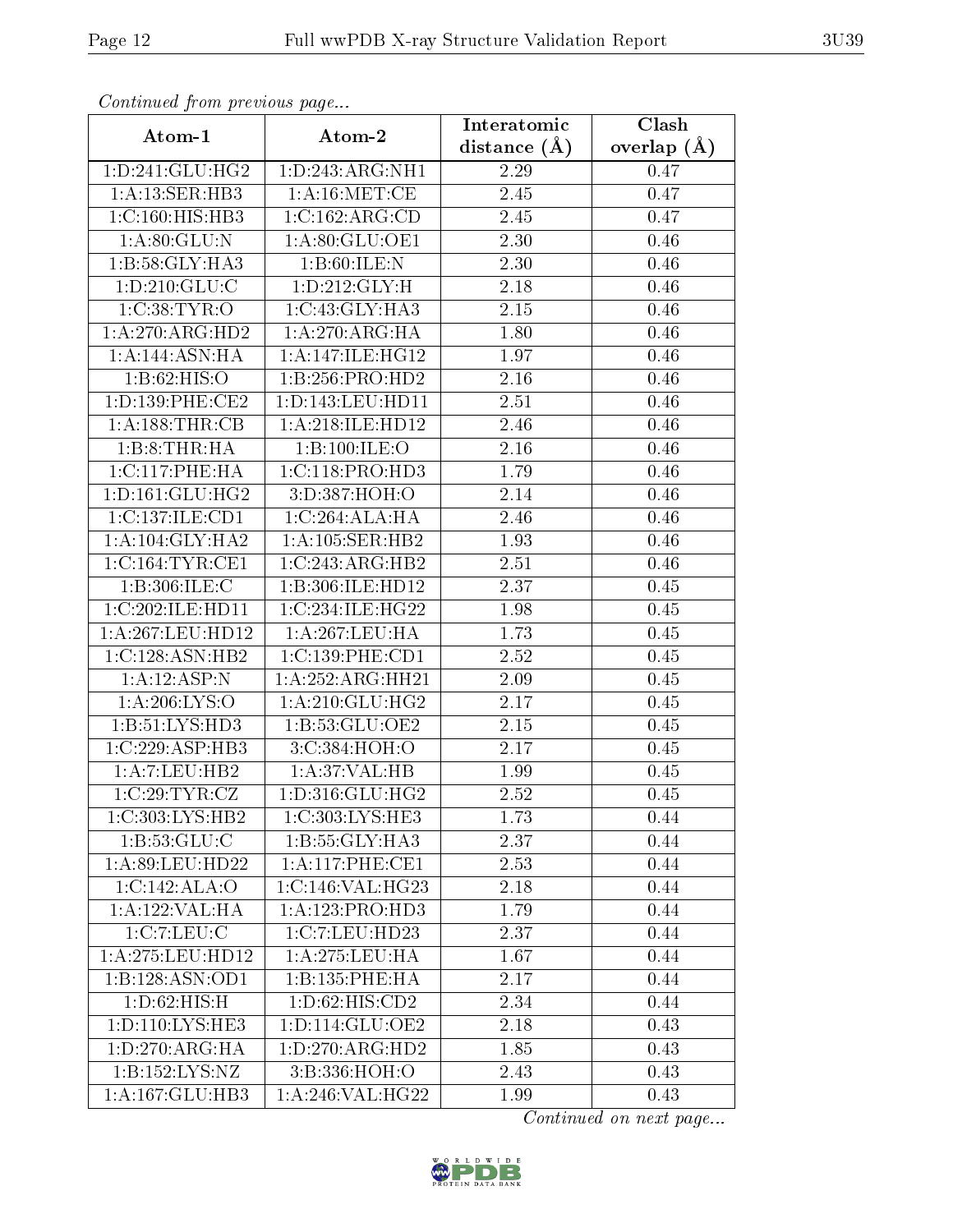| Commuca from previous page |                              | Interatomic       | Clash           |  |  |
|----------------------------|------------------------------|-------------------|-----------------|--|--|
| Atom-1                     | Atom-2                       | distance $(A)$    | overlap $(\AA)$ |  |  |
| 1: A:248: GLY:HA3          | 3:A:344:HOH:O                | 2.18              | 0.43            |  |  |
| 1:A:319:ILE:HG12           | 1: A:319: ILE:O              | 2.17              | 0.43            |  |  |
| 1:C:113:THR:HA             | 1:C:117:PHE:O                | 2.18              | 0.43            |  |  |
| 1: D: 163: THR: HG23       | 1: D: 216: SER: HB3          | 2.00              | 0.43            |  |  |
| 1:C:128:ASN:HA             | 1:C:136:THR:OG1              | 2.19              | 0.43            |  |  |
| 1:C:198:MET:O              | 1:C:202:ILE:HG12             | 2.19              | 0.43            |  |  |
| 1:C:172:HIS:HD2            | 3:C:383:HOH:O                | 2.00              | 0.43            |  |  |
| 1:A:306:ILE:HD12           | 1: A:306: ILE:C              | 2.39              | 0.43            |  |  |
| 1: A:141:THR:HA            | 1: A:257:THR:HG23            | 2.01              | 0.43            |  |  |
| 1:B:160:HIS:CB             | 1:B:162:ARG:HD2              | 2.49              | 0.43            |  |  |
| 1: A:316: GLU: HG2         | 1:B:29:TYR:CE2               | 2.54              | 0.43            |  |  |
| 1:C:137:ILE:HD13           | 1:C:264:ALA:HA               | 2.01              | 0.43            |  |  |
| 1: A:108: GLY:O            | 1:A:112:LEU:HB2              | 2.18              | 0.43            |  |  |
| 1:A:318:SER:O              | 1:A:319:ILE:O                | 2.37              | 0.43            |  |  |
| 1:D:194:ALA:HB1            | 1: D: 311: TYR: CE2          | 2.52              | 0.43            |  |  |
| $1:$ B:150:ILE:HG12        | 1:B:166:ILE:HD12             | 2.01              | 0.42            |  |  |
| 1:C:74:PRO:O               | 1:C:77:LYS:HG2               | 2.19              | 0.42            |  |  |
| 1:B:165:VAL:HG22           | 1:B:218:ILE:HB               | 2.00              | 0.42            |  |  |
| 1:A:79:GLU:O               | 1: A:82: GLN: HG2            | 2.19              | 0.42            |  |  |
| 1: D: 241: GLU: HG2        | 1:D:243:ARG:NH2              | 2.35              | 0.42            |  |  |
| 1:B:3:ARG:NH1              | 1: B:92: HIS:O               | $\overline{2}.48$ | 0.42            |  |  |
| 1:C:160:HIS:HB3            | 1:C:162:ARG:NE               | 2.34              | 0.42            |  |  |
| 1:A:197:ASP:O              | 1:A:201:VAL:HG23             | 2.20              | 0.42            |  |  |
| 1:B:252:ARG:HH12           | 1:C:160:HIS:HE1              | 1.65              | 0.42            |  |  |
| 1:B:112:LEU:HD23           | 1:B:119:CYS:SG               | 2.60              | 0.42            |  |  |
| 1:C:255:SER:HA             | 1:C:256:PRO:HD3              | 1.81              | 0.42            |  |  |
| 1: D: 122: VAL: HA         | 1: D: 123: PRO: HD3          | 1.84              | 0.42            |  |  |
| 1: A:160:HIS:HB3           | $1:A:162:ARG:H\overline{G3}$ | 2.01              | 0.42            |  |  |
| 1:B:54:VAL:HG22            | 1:B:54:VAL:O                 | 2.20              | 0.42            |  |  |
| 1:C:306:ILE:HD12           | 1:C:306:ILE:C                | 2.39              | 0.42            |  |  |
| 1:A:13:SER:O               | 1: A:16:MET:HG3              | 2.20              | 0.41            |  |  |
| 1: A:226: SER:O            | 1:A:229:ASP:HB3              | 2.20              | 0.41            |  |  |
| 1: B:141: THE:OG1          | 1: B: 256: PRO: HA           | 2.21              | 0.41            |  |  |
| 1:B:58:GLY:CA              | 1:B:60:ILE:HG23              | 2.49              | 0.41            |  |  |
| 1:C:139:PHE:CE2            | 1:C:143:LEU:HD11             | 2.55              | 0.41            |  |  |
| 1:C:122:VAL:HA             | 1:C:123:PRO:HD3              | 1.86              | 0.41            |  |  |
| 1:D:182:LEU:HD13           | 1:D:314:SER:HB3              | 2.02              | 0.41            |  |  |
| 1:C:6:VAL:HB               | 1:C:23:VAL:HG11              | 2.02              | 0.41            |  |  |
| 1: D: 5: GLY: O            | 1: D:97: LEU: HD12           | 2.20              | 0.41            |  |  |
| 1:A:44:LEU:HDI1            | 1: A:89: LEU: HG             | 2.01              | 0.41            |  |  |
| 1: A: 73: CYS:SG           | 1: A:76:PHE:HB2              | 2.61              | 0.41            |  |  |

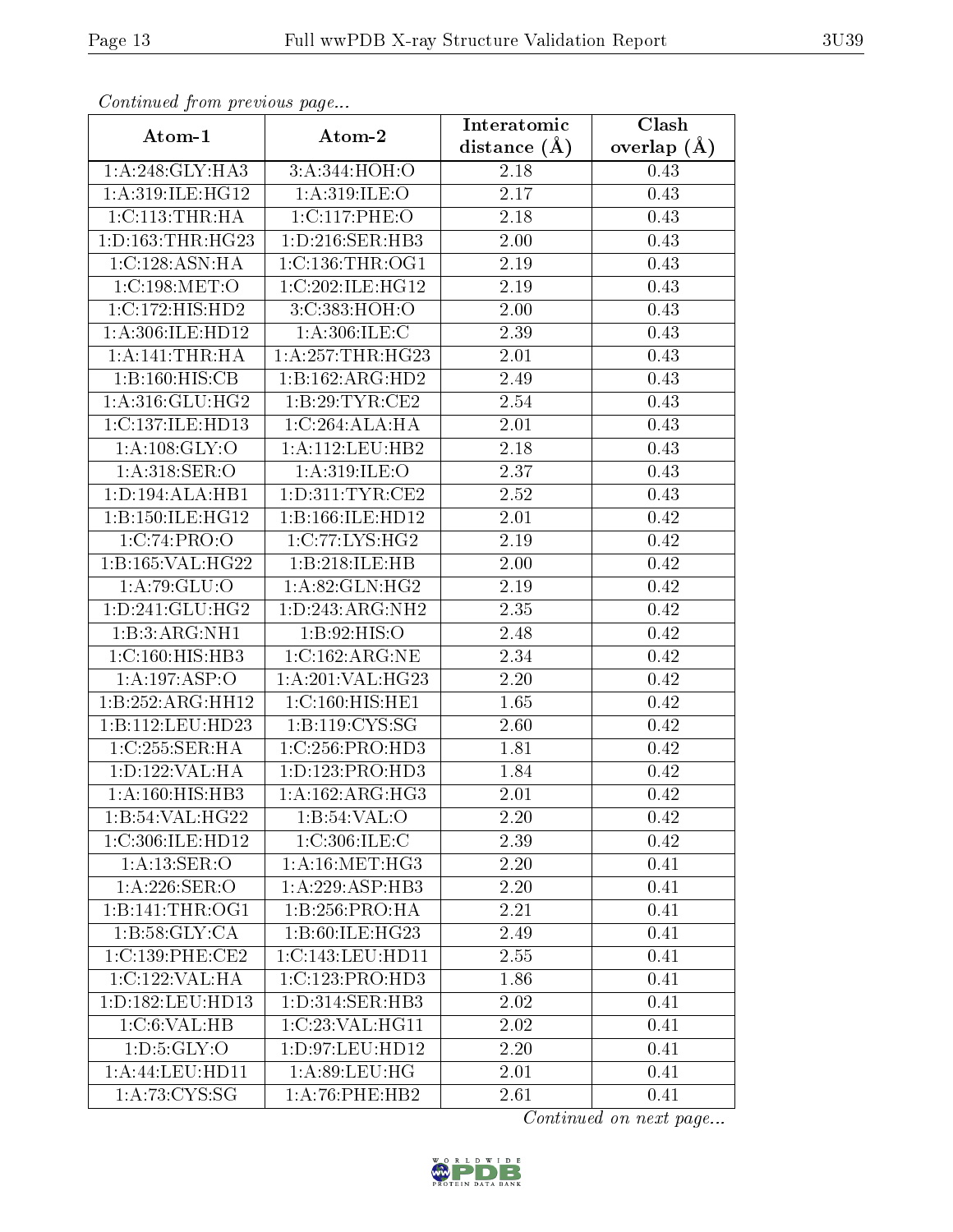|                            |                                  | Interatomic    | Clash         |  |
|----------------------------|----------------------------------|----------------|---------------|--|
| Atom-1                     | Atom-2                           | distance $(A)$ | overlap $(A)$ |  |
| 1:C:59:ASP:O               | 1:C:59:ASP:CG                    | 2.59           | 0.41          |  |
| 1: A:59: ASP:HB2           | 1: A:60: ILE: CG2                | 2.50           | 0.41          |  |
| 1: D: 144: ASN: O          | 1: D: 148: ASP: HB2              | 2.21           | 0.41          |  |
| 1:B:7:LEU:HB3              | 1:B:37:VAL:HB                    | 2.02           | 0.41          |  |
| 1:C:197:ASP:O              | 1:C:201:VAL:HG23                 | 2.21           | 0.41          |  |
| 1:C:7:LEU:HB2              | 1:C:37:VAL:HB                    | 2.02           | 0.41          |  |
| 1:A:235:GLN:C              | 1:A:237:ALA:N                    | 2.73           | 0.41          |  |
| 1:B:24:VAL:O               | 1:B:28:ILE:HD13                  | 2.21           | 0.41          |  |
| 1:A:2:LYS:O                | 1:A:32:VAL:HG13                  | 2.21           | 0.41          |  |
| 1: D: 113: THR: HA         | 1:D:117:PHE:O                    | 2.21           | 0.41          |  |
| 1:B:141:THR:H              | 1:B:257:THR:HG23                 | 2.02           | 0.40          |  |
| $1:B:307:AS\overline{P:C}$ | 1:B:307:ASP:OD1                  | 2.60           | 0.40          |  |
| 1:C:180:SER:O              | 1:C:184:GLY:N                    | 2.54           | 0.40          |  |
| 1:D:104:GLY:HA3            | $1: D: 107: GLN: \overline{NE2}$ | 2.36           | 0.40          |  |
| 1:A:152:LYS:HE3            | 1: D: 254: GLY: HA3              | 2.04           | 0.40          |  |
| 1: A:227: GLY:O            | 1:A:229:ASP:N                    | 2.51           | 0.40          |  |
| 1:B:263:LEU:HG             | 1:B:267:LEU:HD22                 | 2.04           | 0.40          |  |
| 1:C:94:ILE:O               | 1: C: 117: PHE: HZ               | 2.04           | 0.40          |  |
| 1:D:282:ARG:NH1            | 1: D: 282: ARG: HG2              | 2.35           | 0.40          |  |
| 1:A:306:ILE:HD11           | 1:A:308:GLN:NE2                  | 2.37           | 0.40          |  |
| 1: D: 8: THR: HA           | 1:D:100:ILE:O                    | 2.22           | 0.40          |  |

All (2) symmetry-related close contacts are listed below. The label for Atom-2 includes the symmetry operator and encoded unit-cell translations to be applied.

| Atom-1                                   | Atom-2                 | Interatomic<br>distance $(A)$ | <b>Clash</b><br>overlap $(A)$ |
|------------------------------------------|------------------------|-------------------------------|-------------------------------|
| 1:C:229:ASP:OD1                          | 1:C:229:ASP:OD2[2 555] | 2 10.                         | 0.10                          |
| $1 \cdot C \cdot 229 \cdot ASP \cdot OD$ | 1:C:229:ASP:OD1[2]     | 2 16                          |                               |

#### 5.3 Torsion angles (i)

#### 5.3.1 Protein backbone  $(i)$

In the following table, the Percentiles column shows the percent Ramachandran outliers of the chain as a percentile score with respect to all X-ray entries followed by that with respect to entries of similar resolution.

The Analysed column shows the number of residues for which the backbone conformation was analysed, and the total number of residues.

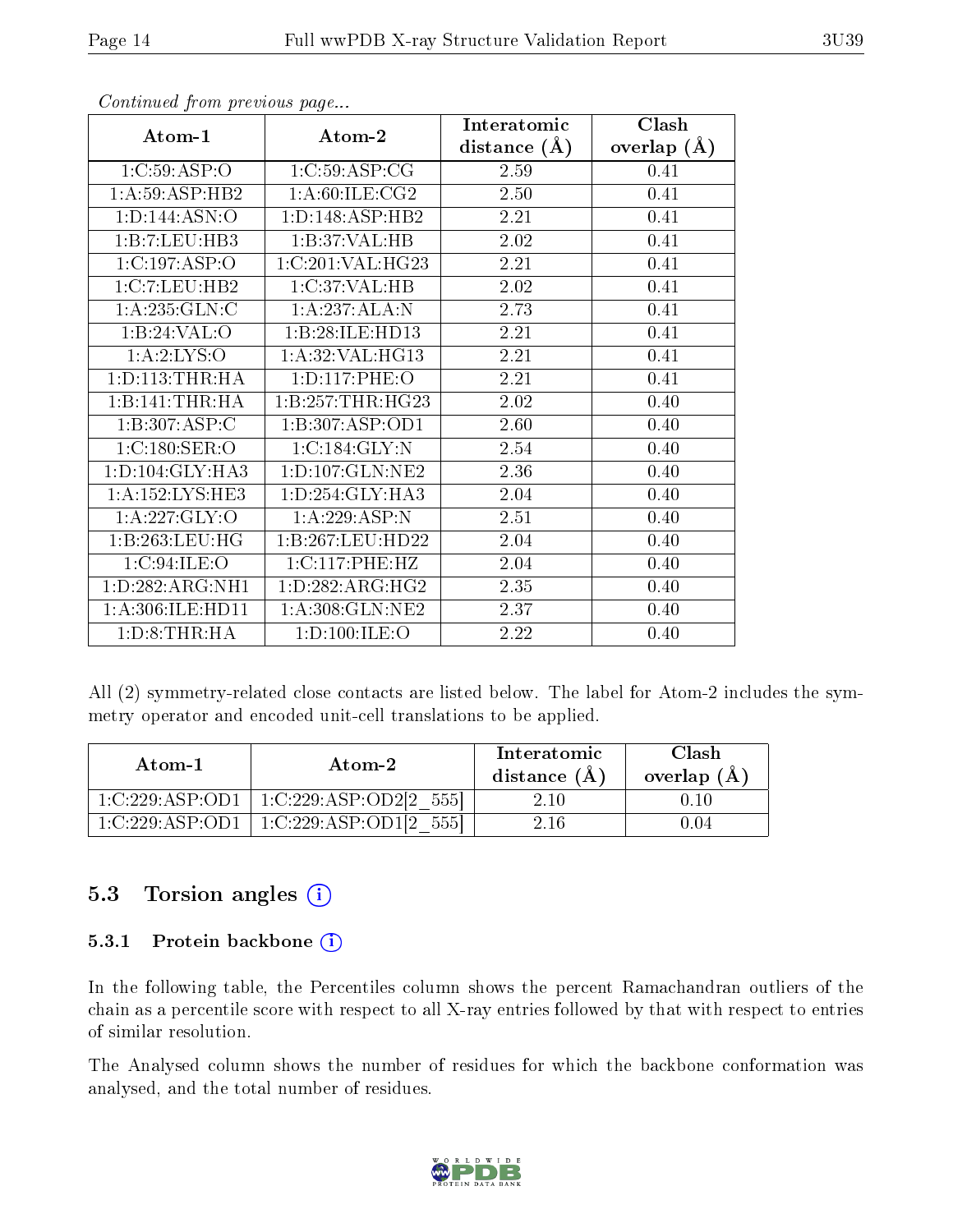| Mol | Chain   | Analysed          | Favoured     | Allowed    | Outliers       |             | Percentiles |
|-----|---------|-------------------|--------------|------------|----------------|-------------|-------------|
|     | A       | $317/319$ (99%)   | 293 (92%)    | $19(6\%)$  | $5(2\%)$       | $ 9\rangle$ | 31          |
|     | Β       | $316/319$ (99%)   | 299 (95%)    | $16(5\%)$  | $1(0\%)$       | 41          | 72          |
|     | $\rm C$ | $317/319$ (99%)   | 301 $(95\%)$ | $16(5\%)$  | $\overline{0}$ | 100         | 100         |
|     | D.      | $317/319$ (99%)   | 301 $(95\%)$ | 13 $(4\%)$ | $3(1\%)$       | 17          | 46          |
| All | All     | $1267/1276$ (99%) | 1194 (94%)   | 64 $(5%)$  | $9(1\%)$       | 22          | 53          |

All (9) Ramachandran outliers are listed below:

| Mol | Chain        | Res | <b>Type</b>             |
|-----|--------------|-----|-------------------------|
| 1   | А            | 59  | $\overline{\text{ASP}}$ |
|     |              | 105 | <b>SER</b>              |
|     | $\mathsf{D}$ | 48  | <b>ASN</b>              |
| 1   | I)           | 211 | $\rm{ARG}$              |
| 1   | А            | 229 | <b>ASP</b>              |
| 1   | В            | 171 | $\rm{ARG}$              |
|     |              | 228 | VAL                     |
| 1   | А            | 48  | <b>ASN</b>              |
|     |              | 54  | VAL                     |

#### 5.3.2 Protein sidechains  $(i)$

In the following table, the Percentiles column shows the percent sidechain outliers of the chain as a percentile score with respect to all X-ray entries followed by that with respect to entries of similar resolution.

The Analysed column shows the number of residues for which the sidechain conformation was analysed, and the total number of residues.

| Mol | Chain         | Analysed        | Rotameric    | Outliers  |    | Percentiles |
|-----|---------------|-----------------|--------------|-----------|----|-------------|
|     | A             | $234/247$ (95%) | 221 $(94\%)$ | 13 $(6%)$ | 21 | 51          |
|     | B.            | $230/247(93\%)$ | $218(95\%)$  | 12(5%)    | 23 | 55          |
|     | $\mathcal{C}$ | $235/247$ (95%) | 223(95%)     | 12(5%)    | 24 | 55          |
|     | D             | $236/247(96\%)$ | 224 (95%)    | 12(5%)    | 24 | 55          |
| All | All           | 935/988 (95%)   | 886 (95%)    | 49 $(5%)$ | 23 | 55          |

All (49) residues with a non-rotameric sidechain are listed below:

| Mol | Chain | Res | Type |
|-----|-------|-----|------|
|     |       |     |      |
|     |       |     |      |

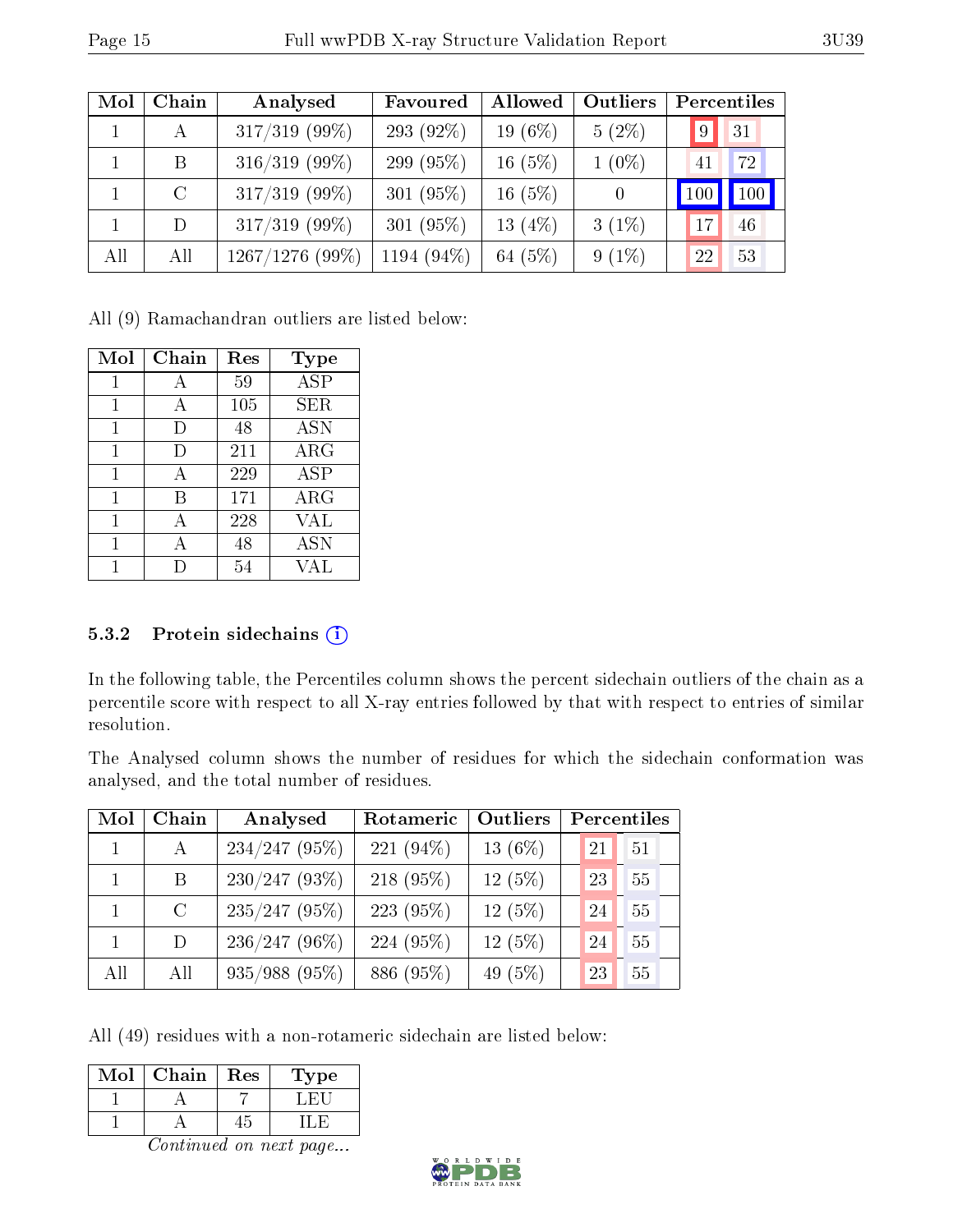| Mol            | $\overline{\text{Chain}}$                                                                                                                                                                                               | Res              | $\overline{\phantom{a}}$<br>Type |
|----------------|-------------------------------------------------------------------------------------------------------------------------------------------------------------------------------------------------------------------------|------------------|----------------------------------|
| $\mathbf{1}$   | $\mathbf{A}$                                                                                                                                                                                                            | 54               | $\frac{\text{VAL}}{\text{THR}}$  |
| $\overline{1}$ | $\overline{A}$                                                                                                                                                                                                          | 66               |                                  |
| $\mathbf{1}$   |                                                                                                                                                                                                                         | 70               | <b>THR</b>                       |
| $\overline{1}$ |                                                                                                                                                                                                                         | 82               | $\overline{\text{GLN}}$          |
| $\overline{1}$ | $\frac{\overline{A}}{\overline{A}}$ $\frac{\overline{A}}{\overline{A}}$ $\frac{\overline{A}}{\overline{A}}$ $\frac{\overline{A}}{\overline{A}}$ $\frac{\overline{A}}{\overline{A}}$ $\frac{\overline{A}}{\overline{B}}$ | $\overline{112}$ | LEU                              |
| $\mathbf{1}$   |                                                                                                                                                                                                                         | $\overline{217}$ | ILE                              |
| $\mathbf{1}$   |                                                                                                                                                                                                                         | 267              | LEU                              |
| $\mathbf{1}$   |                                                                                                                                                                                                                         | 275              | LEU                              |
| $\bar{1}$      |                                                                                                                                                                                                                         | 291              | LEU                              |
| $\overline{1}$ |                                                                                                                                                                                                                         | $\overline{303}$ | $\overline{\text{LYS}}$          |
| $\mathbf{1}$   |                                                                                                                                                                                                                         | 319              | $\overline{\text{ILE}}$          |
| $\mathbf{1}$   |                                                                                                                                                                                                                         | $\overline{12}$  | $\overline{\text{ASP}}$          |
| $\overline{1}$ | $\overline{\mathbf{B}}$                                                                                                                                                                                                 | $\overline{66}$  | <b>THR</b>                       |
| $\overline{1}$ | $\overline{B}$                                                                                                                                                                                                          | $\overline{70}$  | <b>THR</b>                       |
| $\overline{1}$ | $\overline{\mathrm{B}}$                                                                                                                                                                                                 | $\overline{72}$  | $\overline{\text{ARG}}$          |
| $\mathbf{1}$   | $\overline{\mathrm{B}}$                                                                                                                                                                                                 | $175\,$          | $\overline{\text{ASP}}$          |
| $\overline{1}$ | $\overline{\mathrm{B}}$                                                                                                                                                                                                 | $\overline{210}$ | $\overline{\text{GLU}}$          |
| $\mathbf{1}$   | $\overline{\mathbf{B}}$                                                                                                                                                                                                 | 216              | SER                              |
| $\overline{1}$ | $\overline{\mathrm{B}}$                                                                                                                                                                                                 | 224              | $\overline{\text{VAL}}$          |
| $\overline{1}$ | $\overline{\mathrm{B}}$                                                                                                                                                                                                 | 235              | $\overline{\text{GLN}}$          |
| $\overline{1}$ | $\overline{B}$                                                                                                                                                                                                          | 252              | $\overline{\rm ARG}$             |
| $\overline{1}$ | $\overline{B}$                                                                                                                                                                                                          | 272              | <b>VAL</b>                       |
| $\overline{1}$ | $\overline{B}$                                                                                                                                                                                                          | 295              | $\overline{\text{ASP}}$          |
| $\overline{1}$ | $\frac{\overline{C}}{\overline{C}}$ $\frac{\overline{C}}{\overline{C}}$                                                                                                                                                 | $\overline{7}$   | LEU                              |
| $\mathbf{1}$   |                                                                                                                                                                                                                         | 66               | <b>THR</b>                       |
| $\mathbf{1}$   |                                                                                                                                                                                                                         | $70\,$           | <b>THR</b>                       |
| $\overline{1}$ |                                                                                                                                                                                                                         | $\overline{77}$  | $\overline{\text{LYS}}$          |
| $\overline{1}$ |                                                                                                                                                                                                                         | 159              | <b>SER</b>                       |
| $\overline{1}$ | $\overline{\rm C}$                                                                                                                                                                                                      | $\overline{162}$ | $\overline{\rm{ARG}}$            |
| $\mathbf{1}$   |                                                                                                                                                                                                                         | 175              | <b>ASP</b>                       |
| $\mathbf{1}$   | $C\overline{C}\overline{C}\overline{C}\overline{C}\overline{C}$<br>$\overline{D}\overline{D}$                                                                                                                           | 205              | $\textrm{LEU}$                   |
| $\mathbf{1}$   |                                                                                                                                                                                                                         | 226              | $\overline{\text{SER}}$          |
| $\mathbf 1$    |                                                                                                                                                                                                                         | 276              | LEU                              |
| $\overline{1}$ |                                                                                                                                                                                                                         | 279              | $\overline{\text{LYS}}$          |
| $\mathbf 1$    |                                                                                                                                                                                                                         | 293              | $\overline{\text{ASP}}$          |
| $\mathbf 1$    |                                                                                                                                                                                                                         | $\overline{7}$   | $\overline{\text{LEU}}$          |
| $\mathbf 1$    |                                                                                                                                                                                                                         | 48               | <b>ASN</b>                       |
| $\overline{1}$ | $\overline{\rm D}$                                                                                                                                                                                                      | 50               | $\overline{\rm LYS}$             |
| $\mathbf 1$    | $\overline{D}$                                                                                                                                                                                                          | 80               | $\overline{\text{GLU}}$          |
| $\mathbf 1$    | $\frac{\overline{D}}{D}$                                                                                                                                                                                                | 113              | <b>THR</b>                       |
| $\mathbf{1}$   |                                                                                                                                                                                                                         | <b>119</b>       | $\overline{\text{CYS}}$          |
| $\overline{1}$ | $\overline{\rm D}$                                                                                                                                                                                                      | 156              | <b>THR</b>                       |

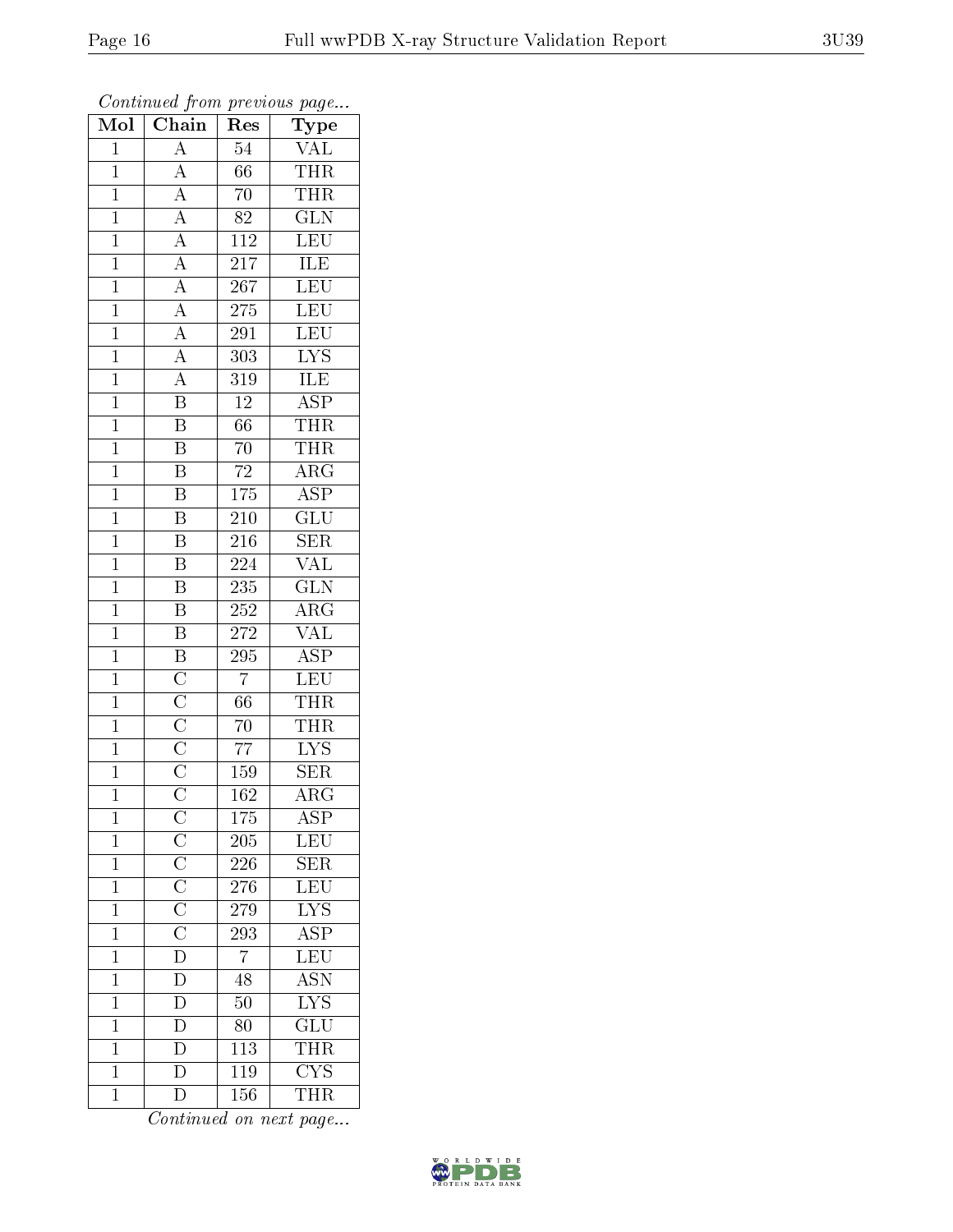Continued from previous page...

| Mol | Chain | Res | Type                    |
|-----|-------|-----|-------------------------|
|     |       | 175 | $\overline{\text{ASP}}$ |
|     |       | 187 | GLU                     |
|     |       | 195 | ASP                     |
|     |       | 252 | $\rm{ARG}$              |
|     |       | 309 | $\rm{ARG}$              |

Some sidechains can be flipped to improve hydrogen bonding and reduce clashes. All (3) such sidechains are listed below:

| Mol | Chain | Res | Type |
|-----|-------|-----|------|
|     |       |     | GL N |
|     |       | 160 | НIS  |
|     |       |     |      |

#### 5.3.3 RNA (i)

There are no RNA molecules in this entry.

### 5.4 Non-standard residues in protein, DNA, RNA chains (i)

There are no non-standard protein/DNA/RNA residues in this entry.

#### 5.5 Carbohydrates  $(i)$

There are no carbohydrates in this entry.

#### 5.6 Ligand geometry (i)

Of 5 ligands modelled in this entry, 5 are monoatomic - leaving 0 for Mogul analysis.

There are no bond length outliers.

There are no bond angle outliers.

There are no chirality outliers.

There are no torsion outliers.

There are no ring outliers.

No monomer is involved in short contacts.

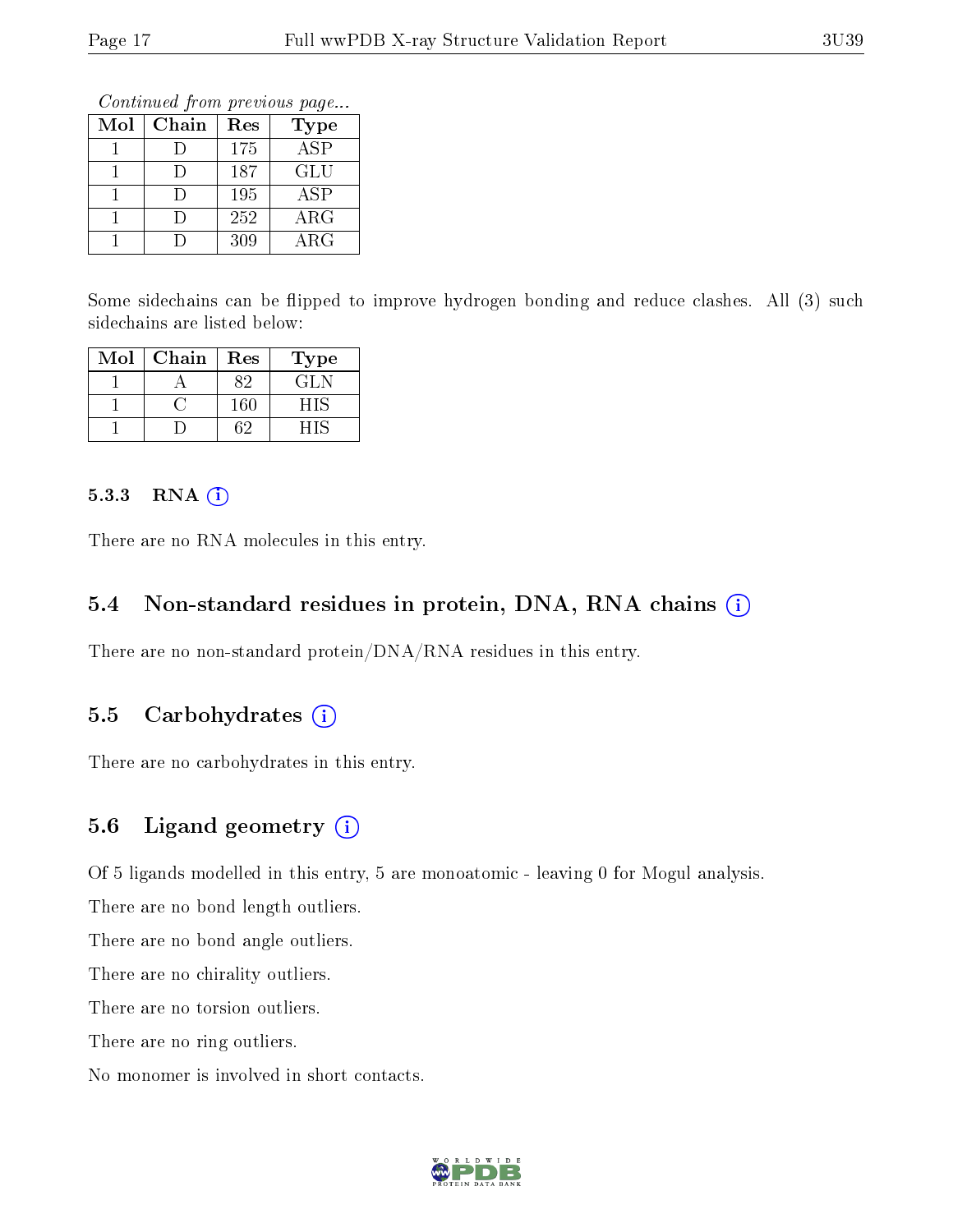# 5.7 [O](https://www.wwpdb.org/validation/2017/XrayValidationReportHelp#nonstandard_residues_and_ligands)ther polymers (i)

There are no such residues in this entry.

# 5.8 Polymer linkage issues (i)

There are no chain breaks in this entry.

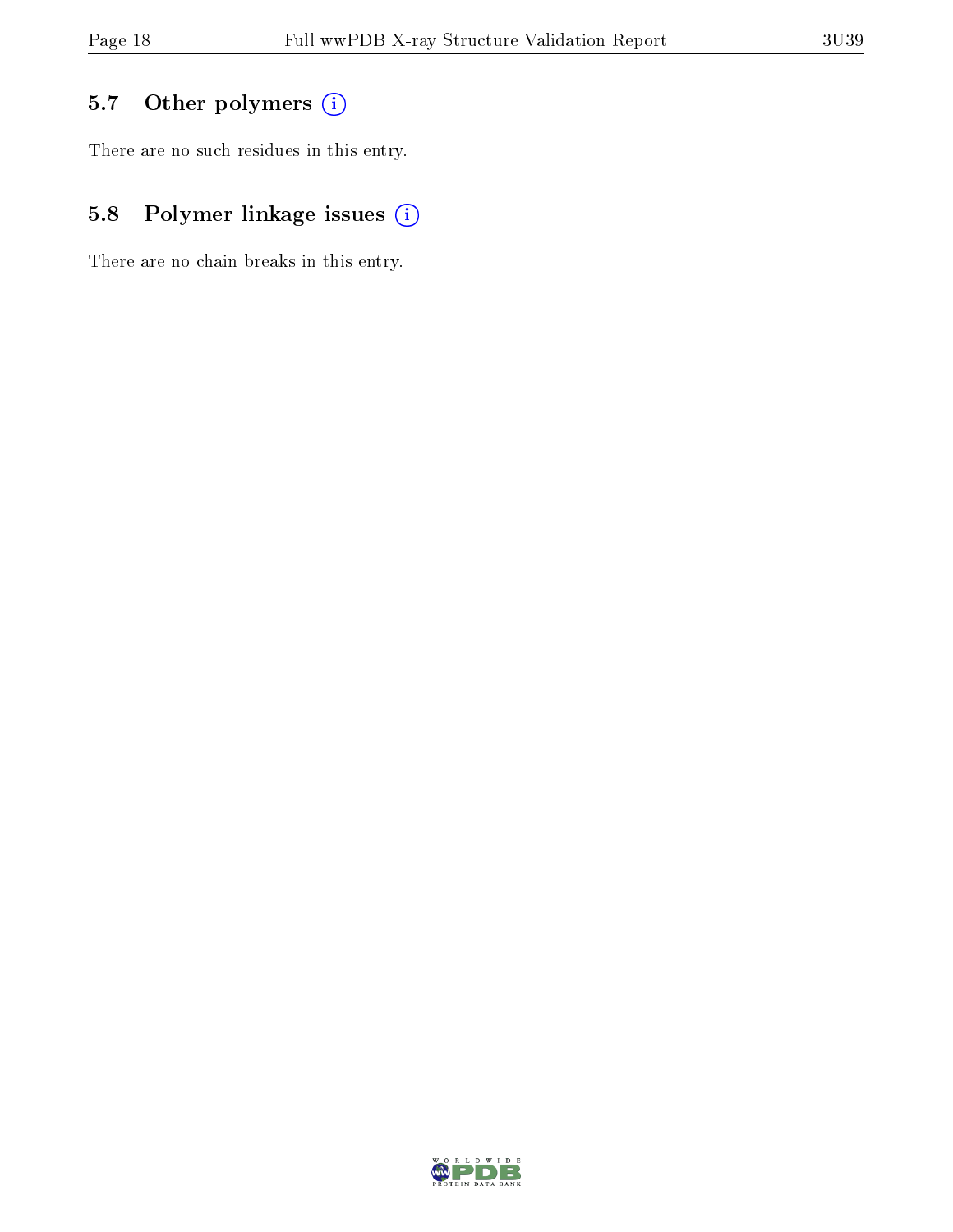# 6 Fit of model and data  $(i)$

### 6.1 Protein, DNA and RNA chains  $(i)$

In the following table, the column labelled  $#RSRZ> 2'$  contains the number (and percentage) of RSRZ outliers, followed by percent RSRZ outliers for the chain as percentile scores relative to all X-ray entries and entries of similar resolution. The OWAB column contains the minimum, median,  $95<sup>th</sup>$  percentile and maximum values of the occupancy-weighted average B-factor per residue. The column labelled ' $Q< 0.9$ ' lists the number of (and percentage) of residues with an average occupancy less than 0.9.

| Mol | Chain         | Analysed          | $<$ RSRZ $>$ | $\#\text{RSRZ}{>}2$                                          | $OWAB(A^2)$    | Q <sub>0.9</sub> |
|-----|---------------|-------------------|--------------|--------------------------------------------------------------|----------------|------------------|
|     |               | $319/319$ (100%)  | $-0.17$      | $\vert$ 100 $\vert$<br>$\vert$ 100 $\vert$<br>0 <sup>1</sup> | 28, 40, 56, 73 |                  |
|     | В             | $318/319$ (99%)   | $-0.06$      | 6 $(1%)$<br>66<br>59                                         | 28, 43, 63, 79 |                  |
|     | $\mathcal{C}$ | $319/319$ (100%)  | $-0.18$      | $2(0\%)$<br>86<br>89                                         | 29, 42, 61, 75 |                  |
|     | D             | $319/319$ (100%)  | $-0.23$      | $1(0\%)$<br> 93 <br>94                                       | 27, 40, 55, 72 |                  |
| All | All           | $1275/1276$ (99%) | $-0.16$      | $9(0\%)$<br>87<br>84                                         | 27, 41, 60, 79 |                  |

All (9) RSRZ outliers are listed below:

| Mol | Chain  | Res | Type       | <b>RSRZ</b> |
|-----|--------|-----|------------|-------------|
| 1   | В      | 103 | ASP        | 5.3         |
| 1   | C      | 103 | <b>ASP</b> | 3.2         |
| 1   | C      | 319 | ILE        | 2.8         |
| 1   | В      | 203 | ALA        | 2.7         |
| 1   | В      | 170 | <b>GLY</b> | 2.6         |
| 1   | В      | 202 | ILE        | 2.5         |
| 1   | R      | 201 | VAL        | 2.3         |
| 1   | $\Box$ | 241 | GLU        | 2.3         |
|     |        | 198 | MET        | 2.2         |

### 6.2 Non-standard residues in protein, DNA, RNA chains (i)

There are no non-standard protein/DNA/RNA residues in this entry.

#### 6.3 Carbohydrates  $(i)$

There are no carbohydrates in this entry.